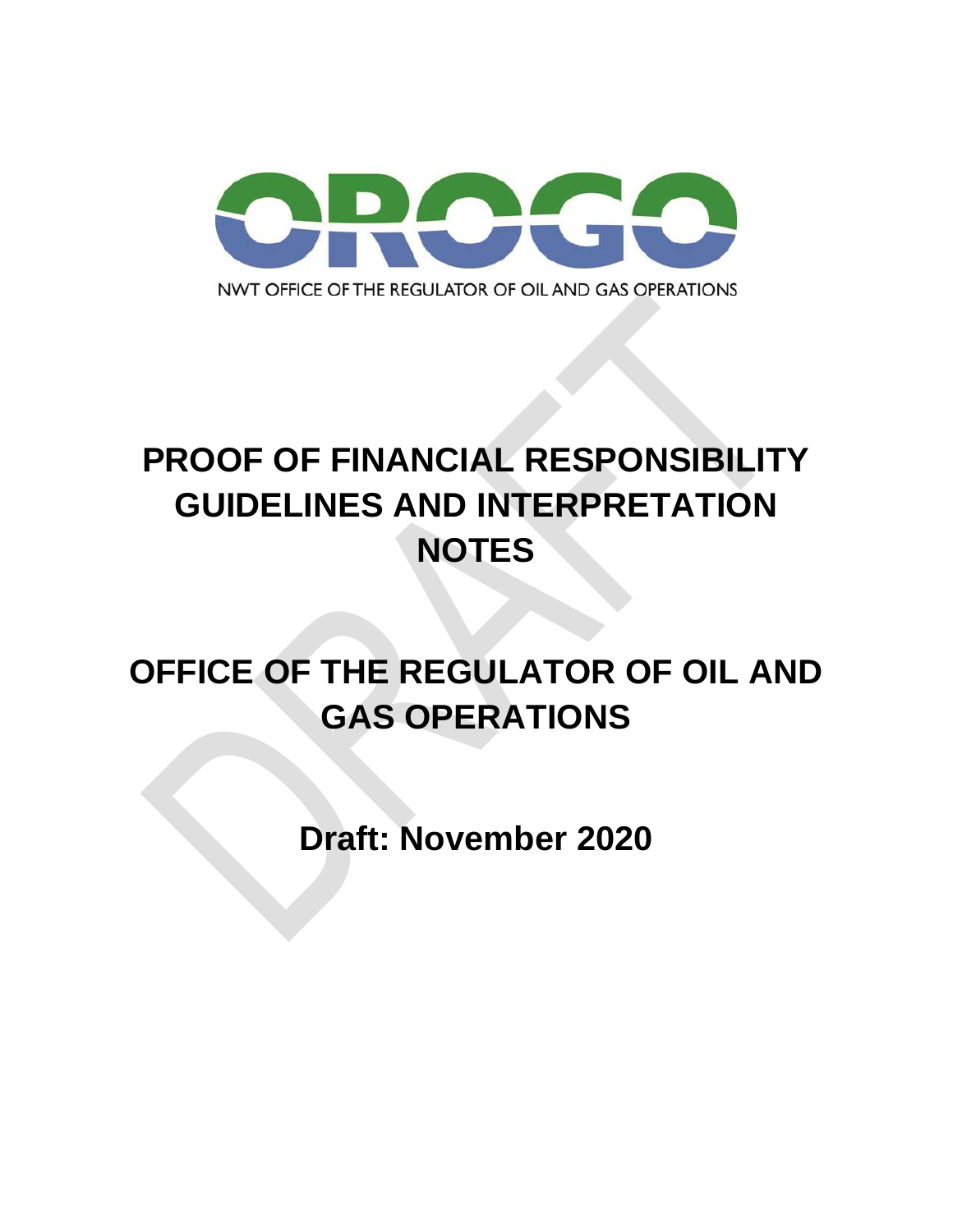# **TABLE OF CONTENTS**

| $\overline{2}$ |  |
|----------------|--|
| 3 <sup>7</sup> |  |
|                |  |
| $5 -$          |  |
|                |  |
|                |  |
|                |  |
| 9              |  |

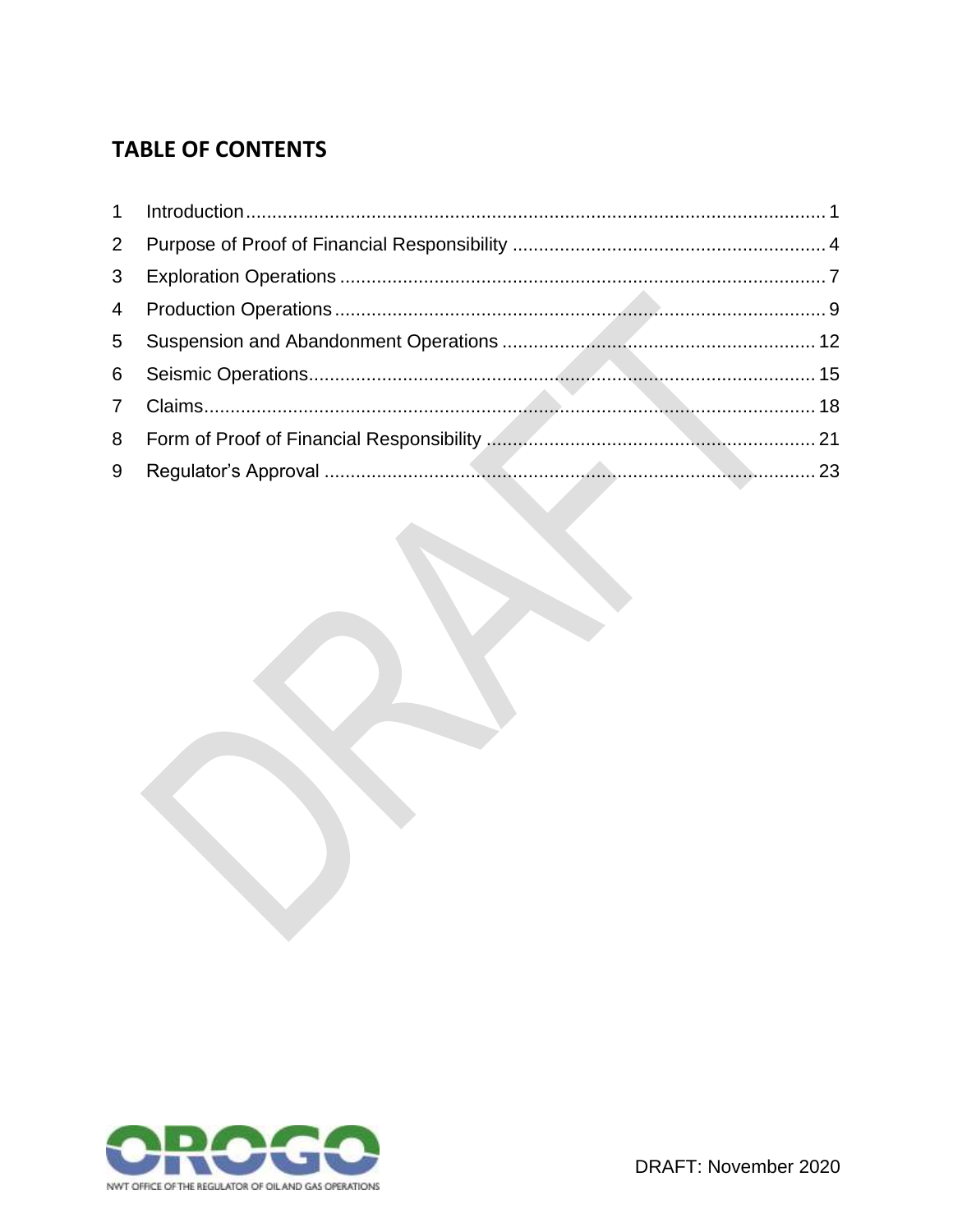# <span id="page-2-0"></span>**1 INTRODUCTION**

**Purpose** The *Proof of Financial Responsibility Guidelines and Interpretation Notes* (Guidelines) provide guidance to applicants and operators on how to meet the Regulator's requirements for Proof of Financial Responsibility for oil and gas operations.

**Legislative Requirements**  The legislative requirements for Proof of Financial Responsibility under the *Oil and Gas Operations Act* (OGOA) are:

- Section 13 states that the Regulator may not issue an Operations Authorization without ensuring that the applicant has complied with the requirements of section 64(1) of OGOA;
- Section 61 of OGOA defines what spills, debris and loss or damages mean;
- Section 62 states that if a spill occurs, the operator is responsible for taking action to protect the environment and ensure the safety of personnel and the public;
- Section 63 describes the situations that may lead to a claim against Proof of Financial Responsibility and sets time limits for making a claim against Proof of Financial Responsibility; and
- Section 64(1) states that Operators must provide Proof of Financial Responsibility in the amount and form satisfactory to the Regulator in order to obtain an Operations Authorization.

The *Oil and Gas Spills and Debris Liability Regulations* state the maximum amounts of liability that can be held by the Regulator in different situations.

**Minimum Requirements** The Guidelines set out the Regulator's expectations for Proof of Financial Responsibility. Applicants may suggest alternative approaches, where those approaches are demonstrated to address the principles and requirements contained in these guidelines.

**Plain Language** These Guidelines have been written in plain language in order to make them accessible to as many readers as possible.

**Legislation is Paramount** Where a conflict exists between the Guidelines and OGOA or its regulations, OGOA or its regulations are paramount.

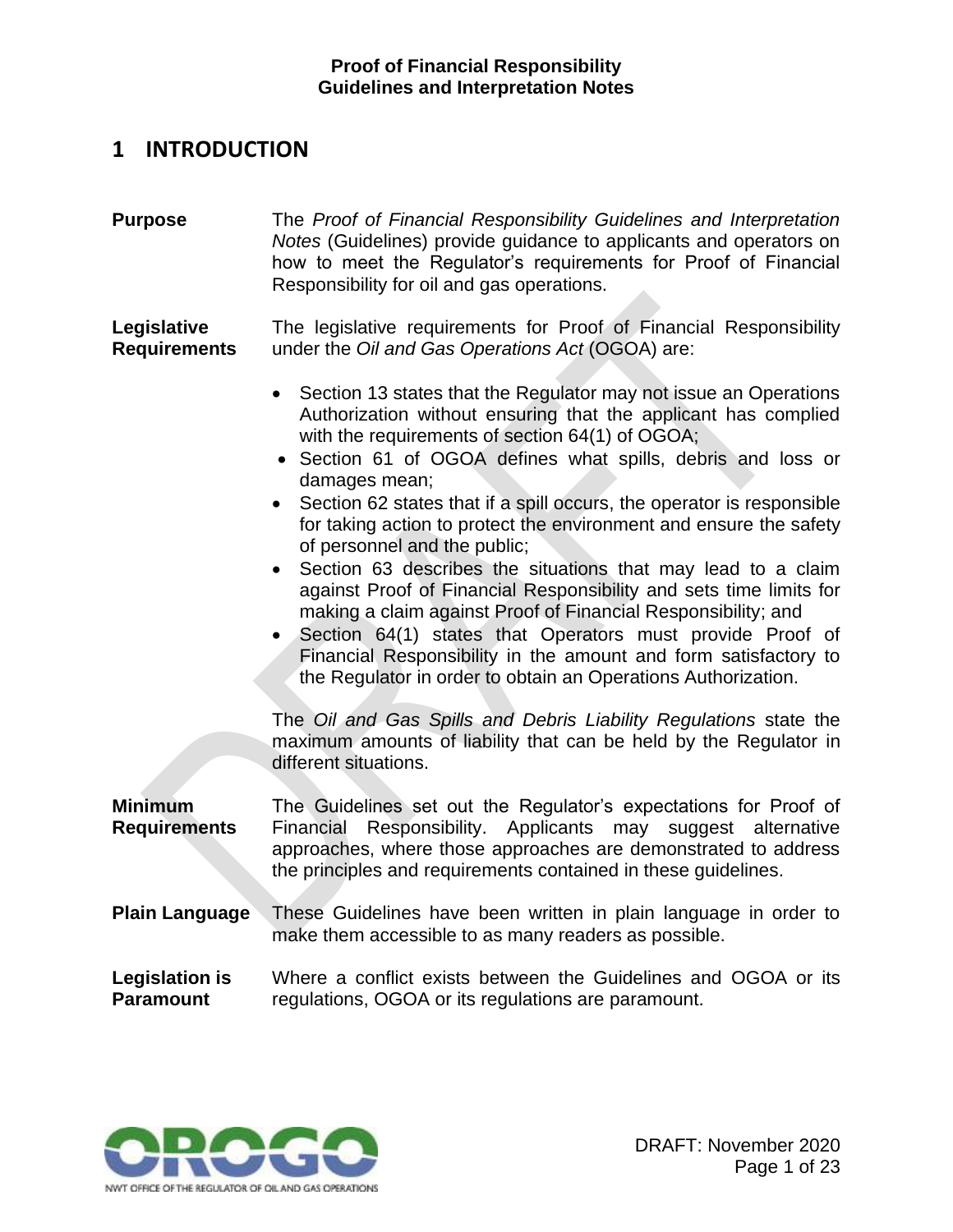- **Objectives** The objectives of the Guidelines are to:
	- Provide clarity on the Regulator's methodology for assessing the amount of Proof of Financial Responsibility required for oil and gas operations;
	- Provide clarity on how Proof of Financial Responsibility is assessed for different phases of oil and gas operations;
	- Clarify the format and information that should be included in the Irrevocable Letter of Credit instruments used to post Proof of Financial Responsibility with the Regulator;
	- Enhance certainty and predictability in regulatory decisions; and
	- Promote accessibility and transparency in oil and gas regulation.

**Authority** These Guidelines are issued by the Regulator under section 18 of OGOA.

**Regulator's Discretion** Application of these Guidelines is subject to the Regulator's discretion under OGOA.

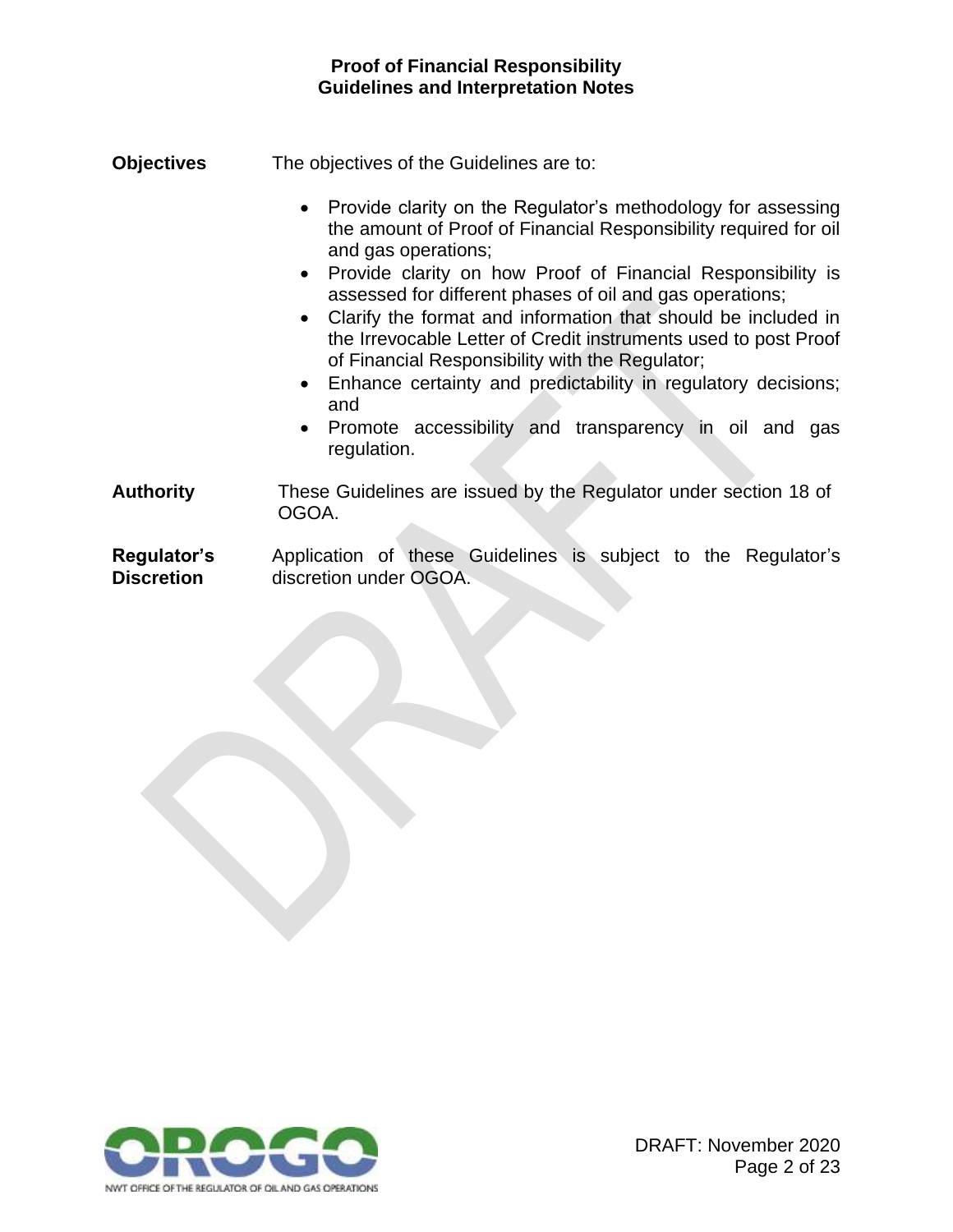### **Jurisdiction**



**Contents** The Guidelines are organized as follows:

| <b>Section</b>            | <b>Contents</b>                              | Page |
|---------------------------|----------------------------------------------|------|
| $\mathbf{2}^{\mathsf{I}}$ | Purpose of Proof of Financial Responsibility |      |
| 3                         | <b>Exploration Operations</b>                |      |
| 4                         | <b>Production Operations</b>                 |      |
| 5                         | <b>Suspension and Abandonment Operations</b> | 12   |
| 6                         | <b>Seismic Operations</b>                    | 15   |
|                           | Claims                                       | 18   |
| 8                         | Form of Proof of Financial Responsibility    | 21   |
| 9                         | Regulators' Approval                         | 23   |

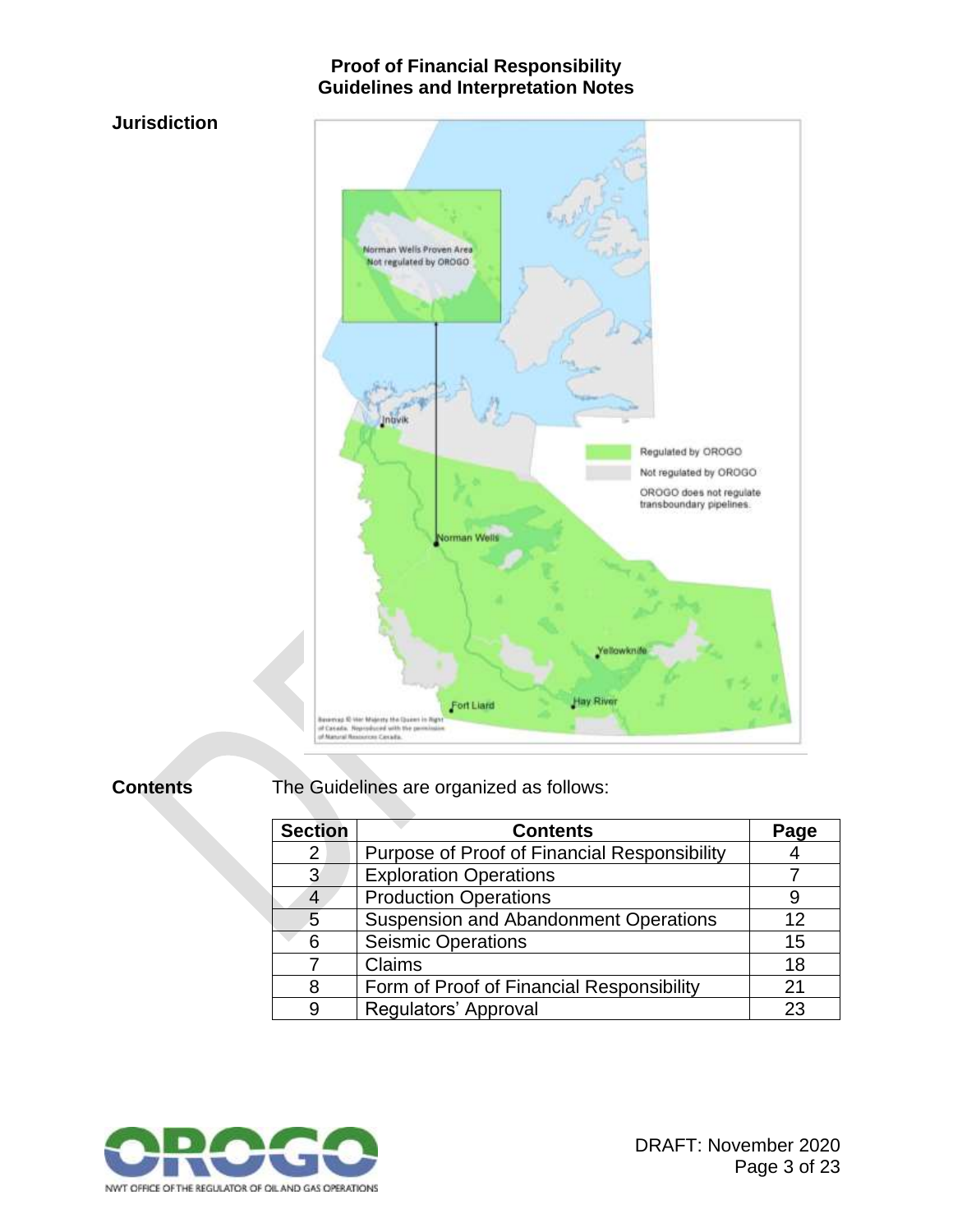# <span id="page-5-0"></span>**2 PURPOSE OF PROOF OF FINANCIAL RESPONSIBILITY**

#### **Contents** This section describes the purpose of Proof of Financial Responsibility. It contains information on:

- Operator responsibility for loss, damages or costs;
- No fault liability;
- The uses of Proof of Financial Responsibility;
- The obligation to provide Proof of Financial Responsibility;
- The duration of Proof of Financial Responsibility;
- The scope of Proof of Financial Responsibility; and
- What is not covered by Proof of Financial Responsibility.
- **Objective** To ensure applicants, operators and stakeholders know what Proof of Financial Responsibility is for.
- **Requirements** Section 13 of OGOA states that the Regulator may not issue an Operations Authorization without ensuring that the applicant has complied with the requirements of section 64(1) of OGOA.

Section 61 of OGOA defines what spills, debris and loss or damages mean.

Section 62 of OGOA states that if a spill occurs, the operator is responsible for taking action to protect the environment and ensure the safety of personnel and the public.

Section 63 of OGOA describes the situations that may lead to a claim against Proof of Financial Responsibility.

Section 64(1) of OGOA states that Operators must provide Proof of Financial Responsibility in the amount and form satisfactory to the Regulator in order to obtain an Operations Authorization.

Section 64(3) of OGOA states that the Regulator may make payments from the Proof of Financial Responsibility in response to claims under section 63 of OGOA.

**Operator for Loss, Damages or Costs**

Responsibilities that result from spills or debris that are the operator's fault, even if The operator is responsible for all loss or damage or clean-up costs the costs are greater than the Proof of Financial Responsibility held by the Regulator. This includes loss or damages from failed well abandonments or facility decommissionings.

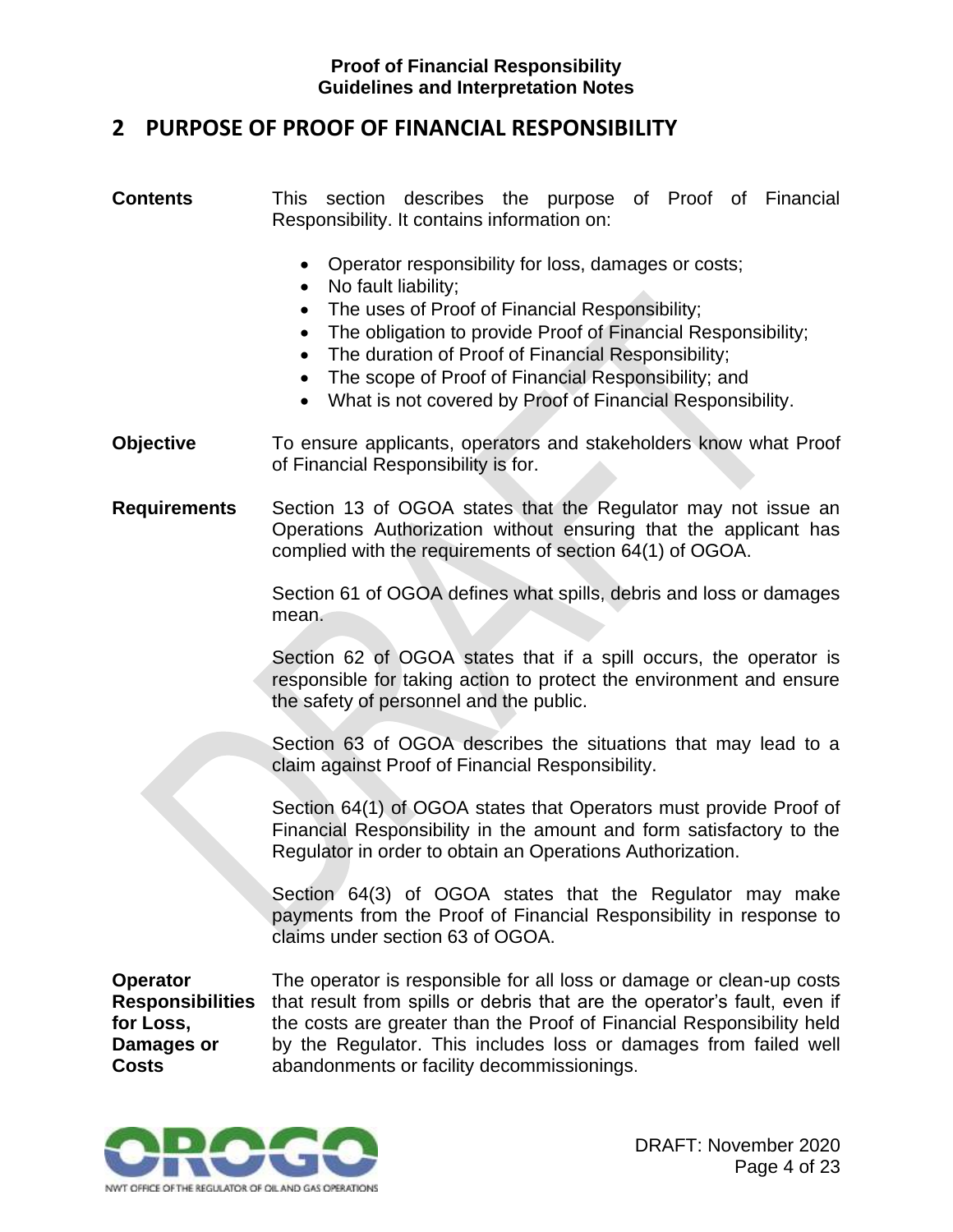**No Fault Liability** Compensation may be paid from Proof of Financial Responsibility without proving that the operator was at fault or that operator negligence caused the spill or debris.

**Uses of Proof of Financial Responsibility** The Regulator may use Proof of Financial Responsibility to pay compensation to a party who has:

- Experienced loss and/or damage from a spill of oil and gas or debris; or
- Had to pay to clean up a spill or dispose of debris.

**Proof of Financial Responsibility is Obligatory** The Regulator cannot approve any oil and gas work or activity applied for under an Operations Authorization unless the applicant or operator provides Proof of Financial Responsibility in a form and amount satisfactory to the Regulator.

**Duration of Proof of Financial Responsibility** The operator is required to maintain the Proof of Financial Responsibility until the work or activity is complete and for an additional year after the works have been successfully abandoned or decommissioned to the Regulator's satisfaction.

**Definitions** A spill means a discharge, emission or escape of oil and gas, that is not authorized under an Operations Authorization.

> **Debris** means an installation or structure used for an oil and gas operation or any material that has broken away, been abandoned or displaced during an oil and gas operation, but has been authorized under an Operations Authorization, but has been abandoned or displaced without approval of the Regulator.

> **Actual loss or damage** is the loss of income, including future income, from a spill of oil and gas or from debris. For Indigenous peoples of Canada, this includes loss of hunting, fishing and gathering opportunities.

**Scope of Proof of Financial Responsibility** Proof of Financial Responsibility must be adequate to cover the entire scope of the proposed oil and gas operation being applied for under an Operations Authorization. The Regulator may also require that the amount of Proof of Financial Responsibility be upgraded or revised if the operation continues longer than originally applied for or if the operation is modified.

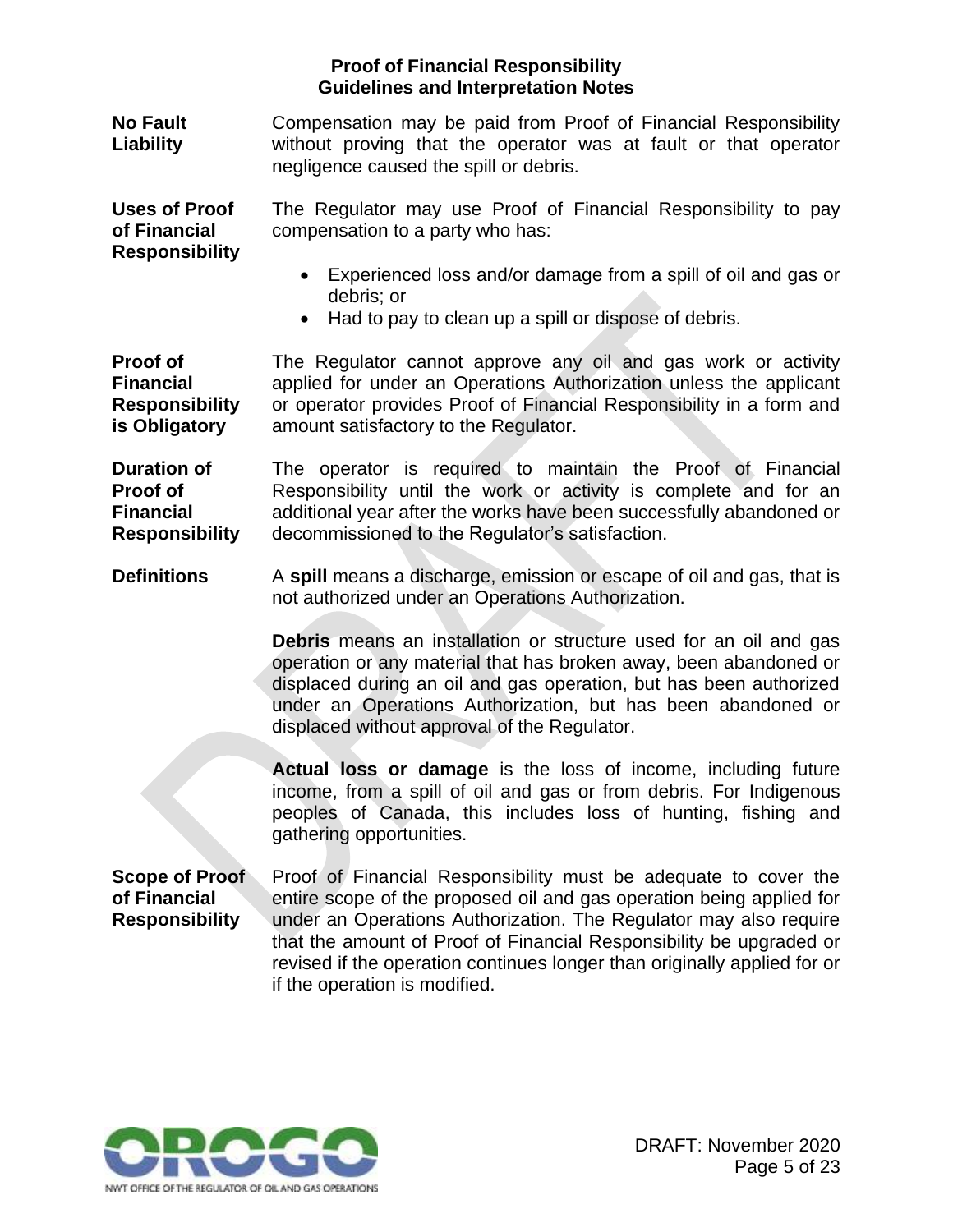<span id="page-7-0"></span>**Not Closure, Remediation and Reclamation** Proof of Financial Responsibility is not intended to cover costs associated with the closure, remediation and reclamation of a site, either with or without an Operator.



DRAFT: November 2020 Page 6 of 23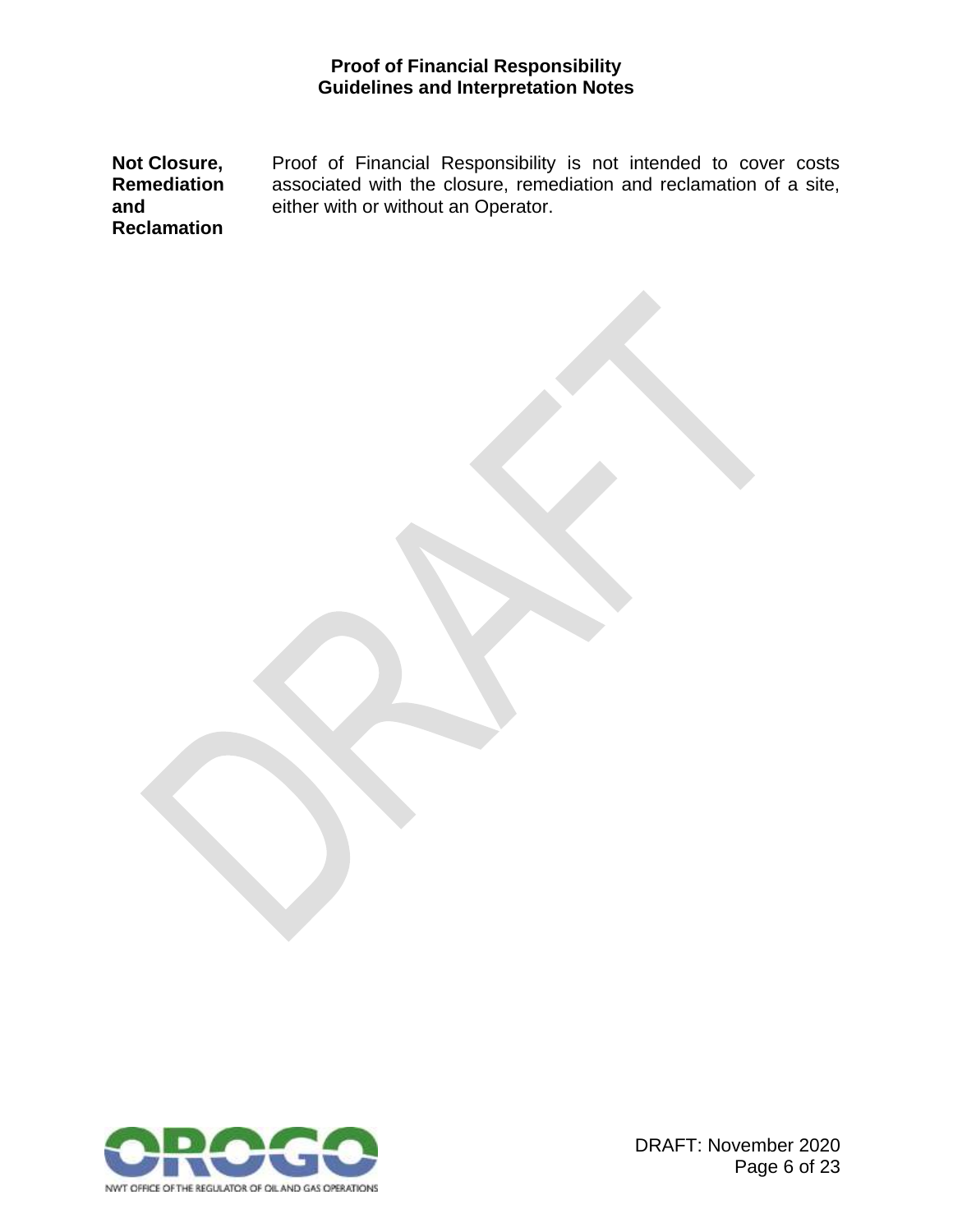# **3 EXPLORATION OPERATIONS**

- **Contents** This section of the Guidelines describes Proof of Financial Responsibility requirements for exploration operations. It contains information on:
	- Rationale; and
	- Maximum amounts.
- **Objective** To ensure applicants and operators understand the Regulator's requirements for Proof of Financial Responsibility for exploration operations.
- **Requirements** Section 64(1) of OGOA states that Operators must provide Proof of Financial Responsibility in the amount and form satisfactory to the Regulator in order to obtain an Operations Authorization.

The *Oil and Gas Spills and Debris Liability Regulations* state the maximum amounts of liability that can be held by the Regulator.

**Rationale** Spills or debris resulting from exploration operations are likely to result in greater impacts due to the uncertainty associated with downhole geologic conditions, casing limitations and other technical issues.

> Greater impacts result in higher possible clean-up costs and higher possible claims for loss or damages.

> Therefore, for exploration operations, the Regulator requires that applicants and operators provide the maximum amount of Proof of Financial Responsibility specified under the *Oil and Gas Spills and Debris Liability Regulations*.

**Maximum Amounts** 

The *Oil and Gas Spills and Debris Liability Regulations* set the following maximum amounts for Proof of Financial Responsibility:

- Well(s) to be drilled in a submarine area: \$ 40 million;
- Well(s) to be drilled in an area within 200 meters of a river, stream, lake or other body of inland water: \$ 25 million; and
- Well(s) to be drilled in any other area: \$10 million.

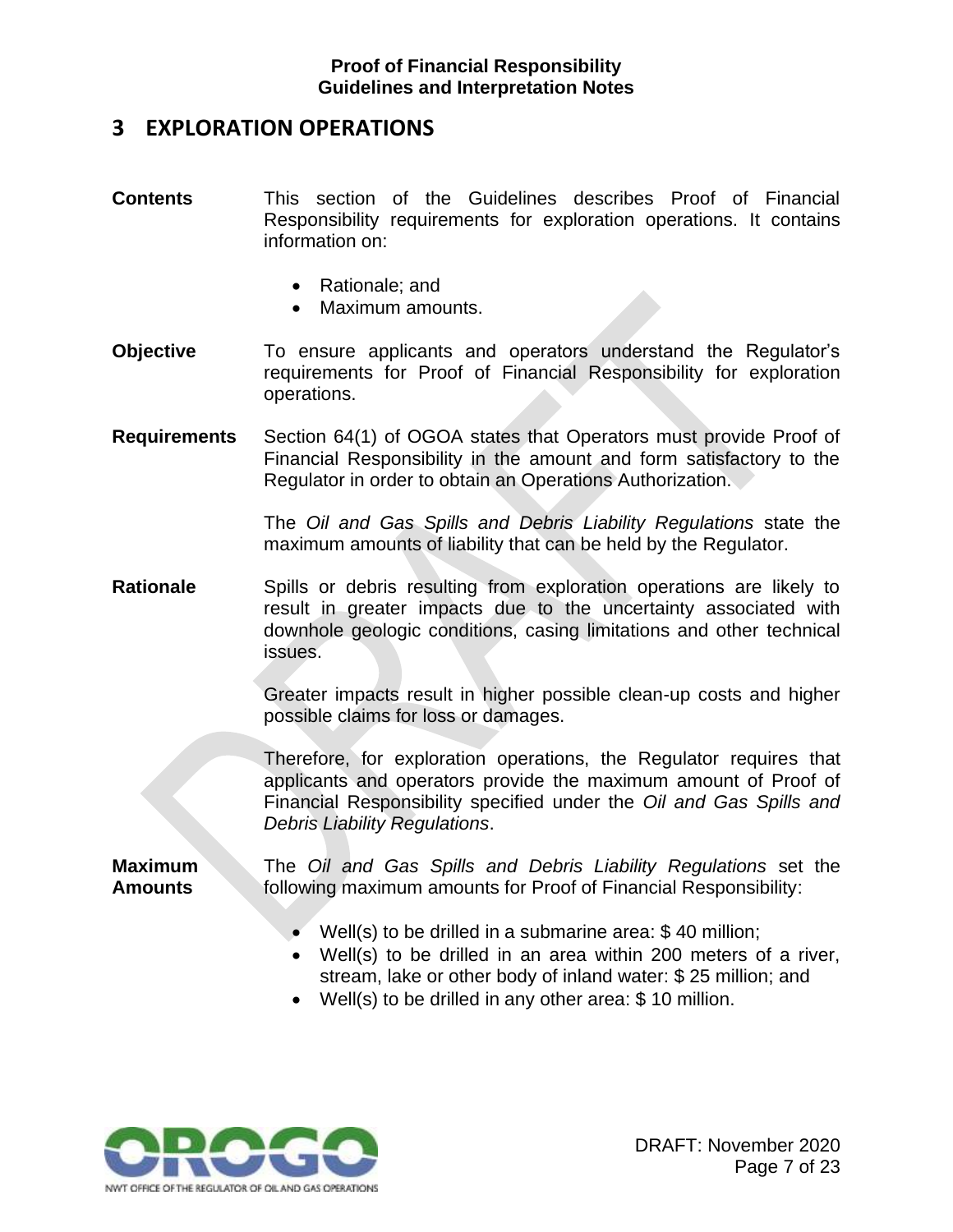<span id="page-9-0"></span>**Definition** A **body of inland water** is water under the exclusive legislative jurisdiction of the Government of the Northwest Territories that is capable, in its natural state, of being used by Indigenous people and the public for hunting, fishing, gathering, harvesting and cultural purposes and can be navigated by floating vessels of any description for the purpose of transportation, recreation or commerce, and may also be a human-made feature such as a canal or reservoir.



DRAFT: November 2020 Page 8 of 23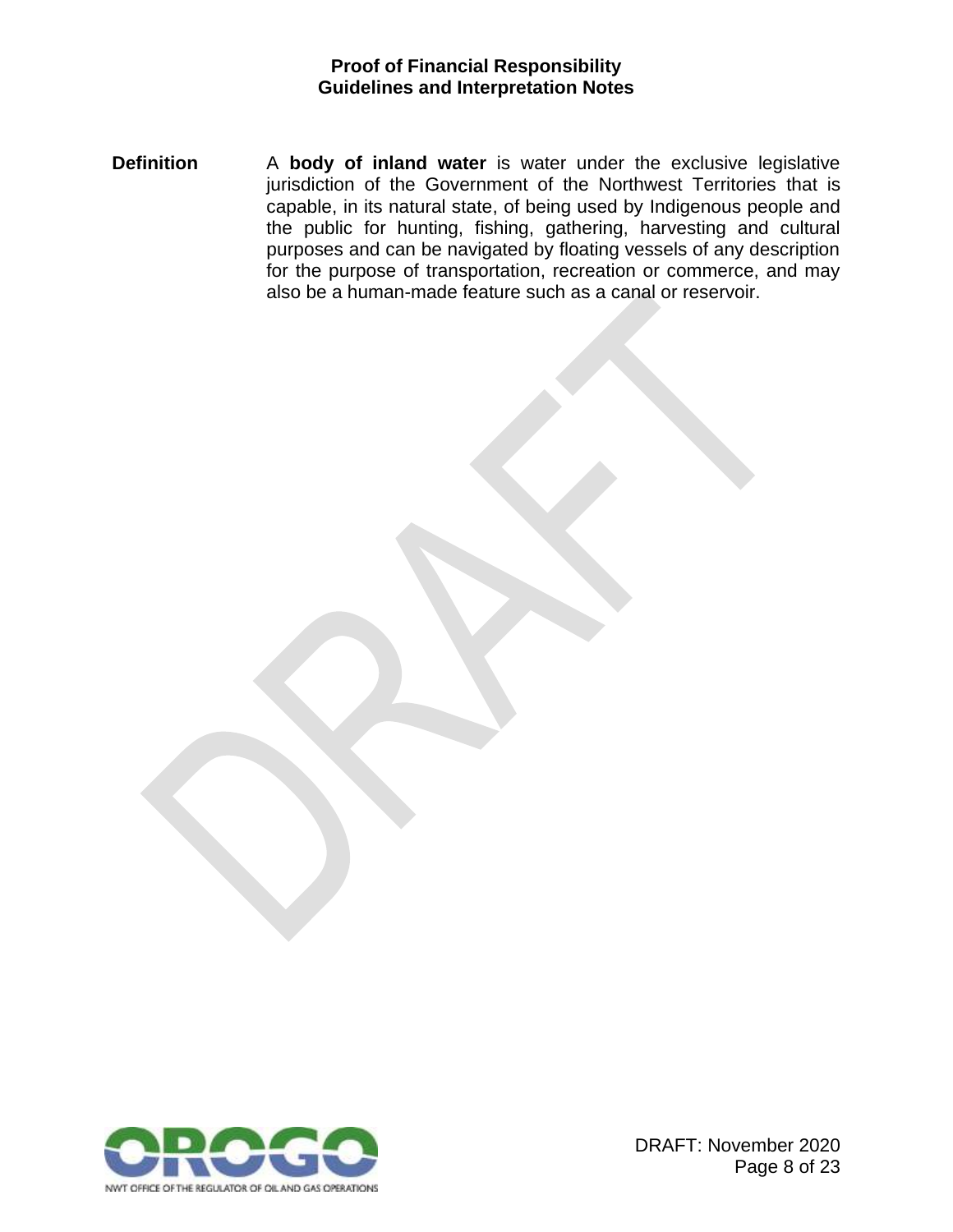# **4 PRODUCTION OPERATIONS**

- **Contents** This section of the Guidelines describes Proof of Financial Responsibility requirements for production operations. It provides information on:
	- Rationale;
	- Maximum amounts;
	- Application requirements; and
	- Third party costs.
- **Objective** To ensure applicants and operators understand what information must be submitted to the Regulator for determining the amount of Proof of Financial Responsibility for production operations.
- **Requirements** Section 64(1) of OGOA states that Operators must provide Proof of Financial Responsibility in the amount and form satisfactory to the Regulator in order to obtain an Operations Authorization.

The *Oil and Gas Spills and Debris Liability Regulations* state the maximum amounts of liability that can be held by the Regulator.

**Rationale** The impacts of spills or debris resulting from production operations vary depending on the nature of the operation and of the incident resulting in the spill or debris.

> Therefore, for production operations, the Regulator will assess the amount of Proof of Financial responsibility required on a case-bycase basis, up to the maximum amount specified under the *Oil and Gas Spills and Debris Liability Regulations*.

**Maximum Amounts**  The *Oil and Gas Spills and Debris Liability Regulations* set the following maximum amounts for Proof of Financial Responsibility:

- Well(s), pipelines or other oil and gas facilities in a submarine area: \$ 40 million;
- Well(s), pipelines or other oil and gas facilities in an area within 200 meters of a river, stream, lake or other body of inland water: \$ 25 million; and
- Well(s), pipelines or other oil and gas facilities in any other area: \$ 10 million.

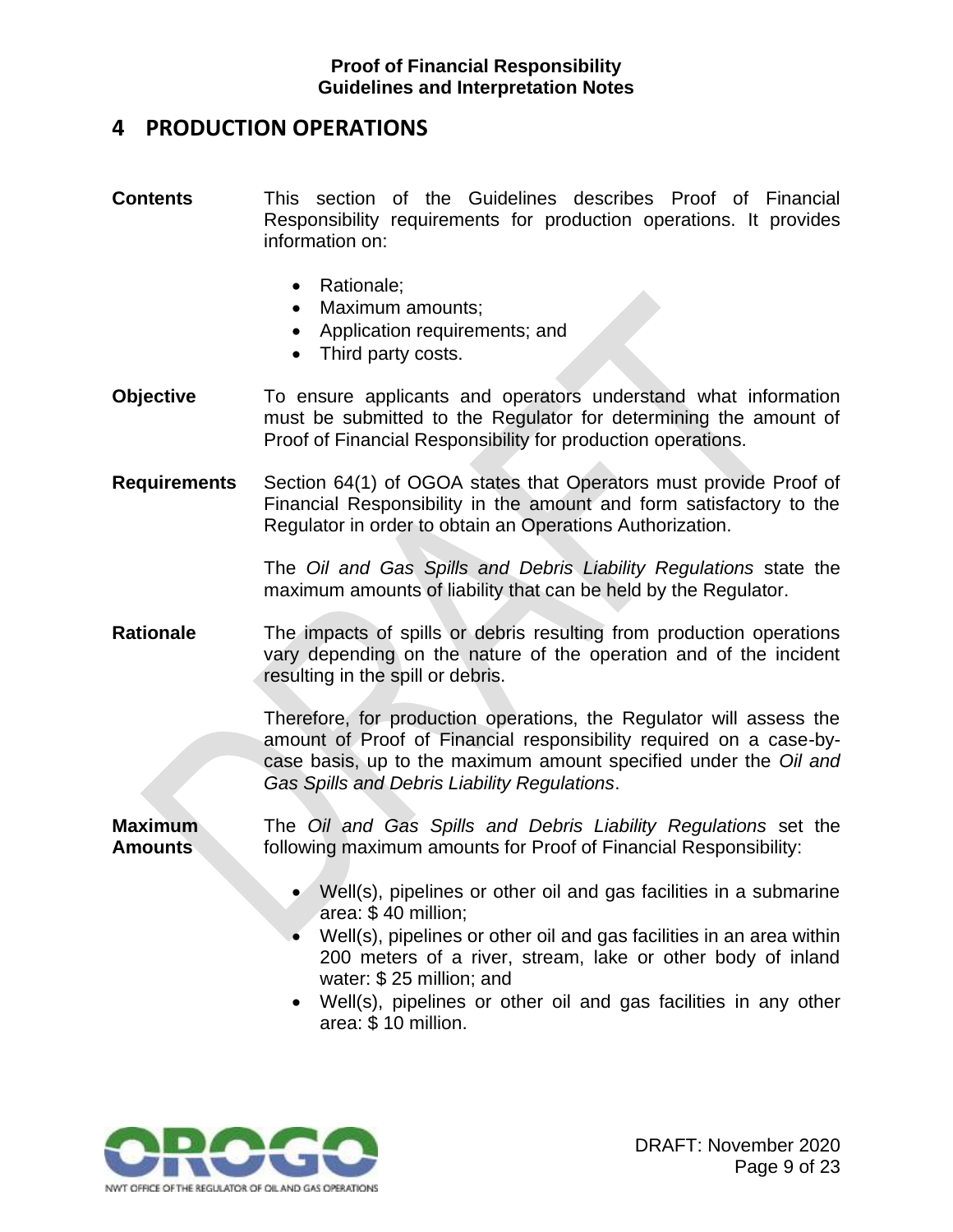**Definition** A **body of inland water** is water under the exclusive legislative jurisdiction of the Government of the Northwest Territories that is capable, in its natural state, of being used by Indigenous people and the public for hunting, fishing, gathering, harvesting and cultural purposes and can be navigated by floating vessels of any description for the purpose of transportation, recreation or commerce, and may also be a human-made feature such as a canal or reservoir.

**Application Requirements** An application for an Operations Authorization for production operations must:

- Propose an amount of Proof of Financial Responsibility for the Regulator's consideration; and
- Include the following information in support of the proposed amount of Proof of Financial Responsibility:
	- o A description of the worst case scenario that could occur from a spill or debris during the operation (for example, for a spill, identify the maximum possible volume and most damaging form of petroleum);
	- o A description of any potential impacts of the worst case scenario on Indigenous and other land use and an estimate of the amount of loss or damage that would occur if the spill or debris were not cleaned up to the Regulator's satisfaction;
	- o A description of the costs and expenses that would be incurred by a third party to clean up the worst case scenario, including:
		- Crew costs;
		- Accommodation costs for the crew, either in a camp, hotel or other facility;
		- Equipment cost to obtain and hire equipment for the removal of contaminated material or other waste;
		- Sampling costs to conduct sampling required to demonstrate that the clean-up has been completed effectively;
		- Transportation and disposal costs to transport the contaminated material or other waste to an approved disposal site and dispose of it; and
		- Access costs to access the well site in order to complete the clean-up. Identify the season of access (summer or winter), the types of access (barge, winter road, etc.), and the length and cost per kilometer of any roads to be constructed.

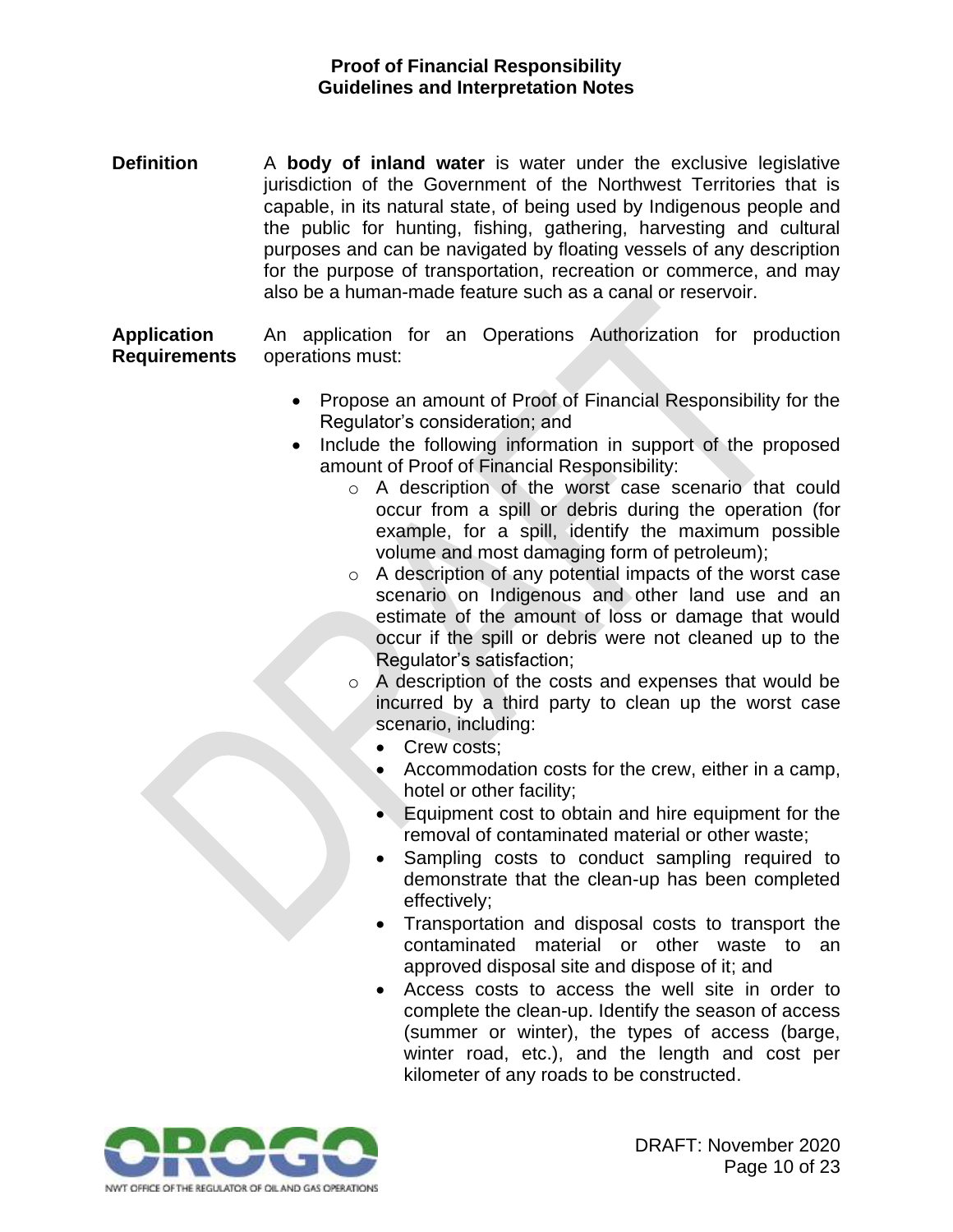**Definitions** A **spill** means a discharge, emission or escape of oil and gas, that is not authorized under an Operations Authorization.

> **Debris** means an installation or structure used for an oil and gas operation or any material that has broken away, been abandoned or displaced during an oil and gas operation, but has been authorized under an Operations Authorization, but has been abandoned or displaced without approval of the Regulator.

> **Actual loss or damage** is the loss of income, including future income, from a spill of oil and gas or from debris. For Indigenous peoples of Canada, this includes loss of hunting, fishing and gathering opportunities.

**Third Party Costs** Claims under Proof of Financial Responsibility would occur if the operator did not clean up the spill or debris to the satisfaction of the Regulator.

> <span id="page-12-0"></span>Therefore, all estimates must be developed under the assumption that a third party will be conducting clean-up operations. Third party clean-up operations may not occur during the same work season as the activities that caused the spill or debris and may not have access to the operator's equipment in order to complete the clean-up.

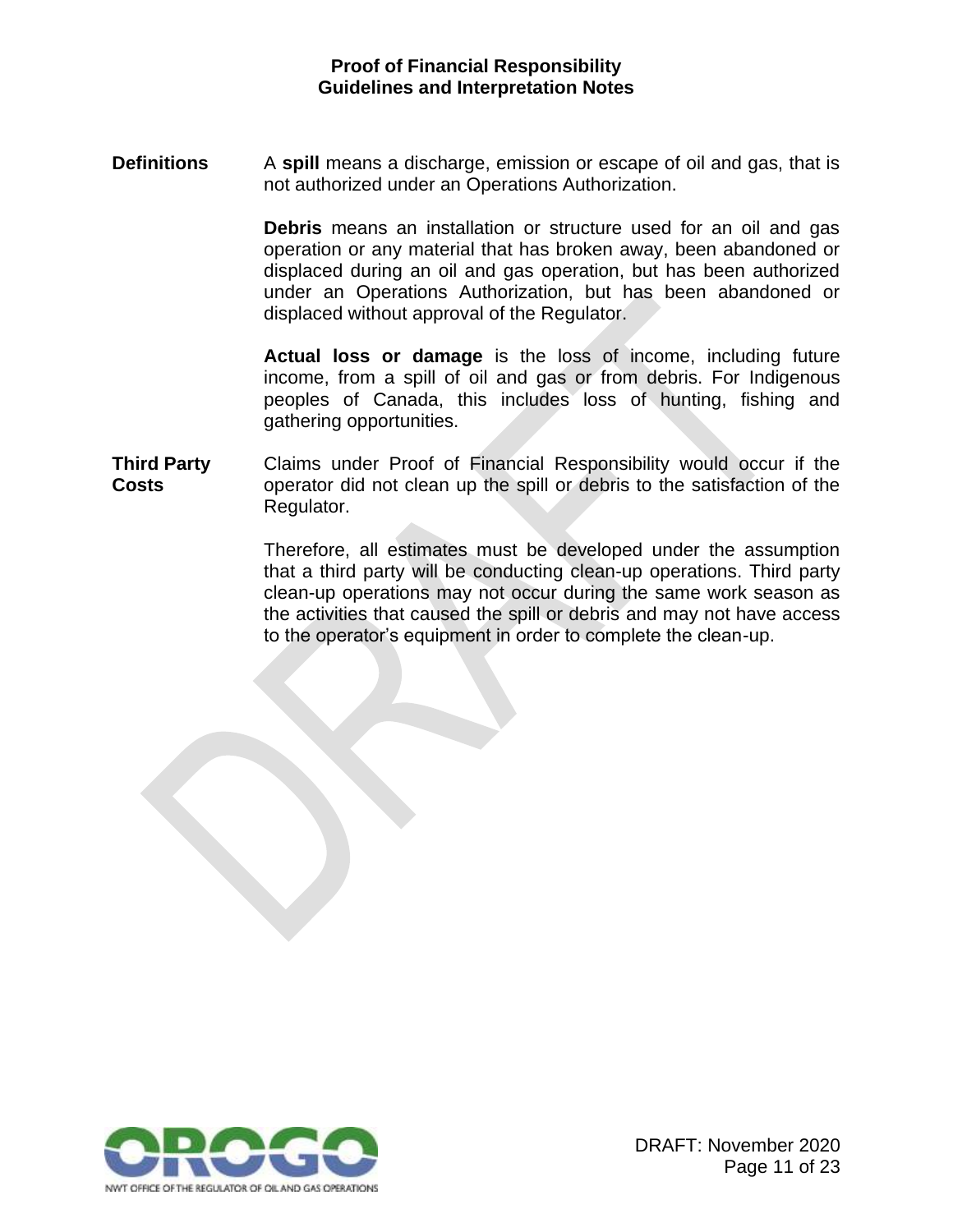# **5 SUSPENSION AND ABANDONMENT OPERATIONS**

- **Contents** This section of the Guidelines describes Proof of Financial Responsibility requirements for well suspension and abandonment operations. It provides information on:
	- Rationale;
	- Maximum amounts;
	- Application requirements; and
	- Third party costs.
- **Objective** To ensure applicants and operators understand what information must be submitted to the Regulator for determining the amount of Proof of Financial Responsibility for suspension and abandonment operations.
- **Requirements** Section 64(1) of OGOA states that Operators must provide Proof of Financial Responsibility in the amount and form satisfactory to the Regulator in order to obtain an Operations Authorization.

The *Oil and Gas Spills and Debris Liability Regulations* state the maximum amounts of liability that can be held by the Regulator.

#### **Rationale** The impacts of spills or debris resulting from suspension and abandonment operations vary depending on the nature of the operation and of the incident resulting in the spill or debris.

Therefore, for suspension and abandonment operations, the Regulator will assess the amount of Proof of Financial responsibility required on a case-by-case basis, up to the maximum amount specified under the *Oil and Gas Spills and Debris Liability Regulations*.

- **Maximum Amounts** The *Oil and Gas Spills and Debris Liability Regulations* set the following maximum amounts for Proof of Financial Responsibility:
	- Operations in a submarine area: \$ 40 million;
	- Operations in an area within 200 meters of a river, stream, lake or other body of inland water: \$ 25 million; and
	- Operations in any other area: \$ 10 million.

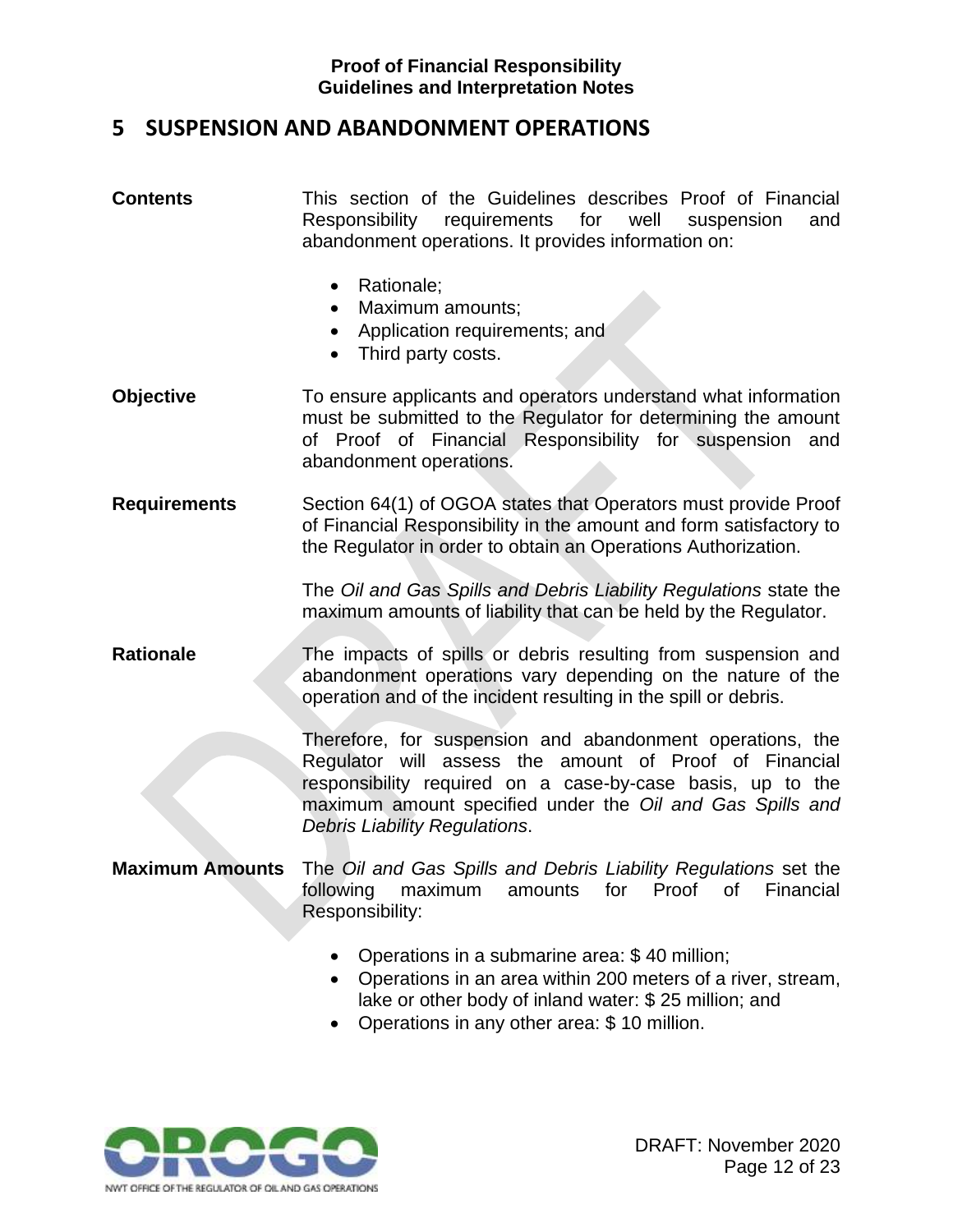**Definition** A **body of inland water** is water under the exclusive legislative jurisdiction of the Government of the Northwest Territories that is capable, in its natural state, of being used by Indigenous people and the public for hunting, fishing, gathering, harvesting and cultural purposes and can be navigated by floating vessels of any description for the purpose of transportation, recreation or commerce, and may also be a human-made feature such as a canal or reservoir.

**Application Requirements** An application for an Operations Authorization for suspension and abandonment operations must:

- Propose an amount of Proof of Financial Responsibility for the Regulator's consideration; and
- Include the following information in support of the proposed amount of Proof of Financial Responsibility:
	- o A description of the worst case scenario that could occur from a spill or debris during the operation (for example, for a spill, identify the maximum possible volume and most damaging form of petroleum);
	- o A description of any potential impacts of the worst case scenario on Indigenous and other land use and an estimate of the amount of loss or damage that would occur if the spill or debris were not cleaned up to the Regulator's satisfaction;
	- o A description of the costs and expenses that would be incurred by a third party to clean up the worst case scenario, including:
		- Crew costs;
		- Accommodation costs for the crew, either in a camp, hotel or other facility;
		- Equipment cost to obtain and hire equipment for the removal of contaminated material or other waste;
		- Sampling costs to conduct sampling required to demonstrate that the clean-up has been completed effectively;
		- Transportation and disposal costs to transport the contaminated material or other waste to an approved disposal site and dispose of it; and
		- Access costs to access the well site in order to complete the clean-up. Identify the season of access (summer or winter), the types of access (barge, winter road, etc.), and the length and cost per kilometer of any roads to be constructed.

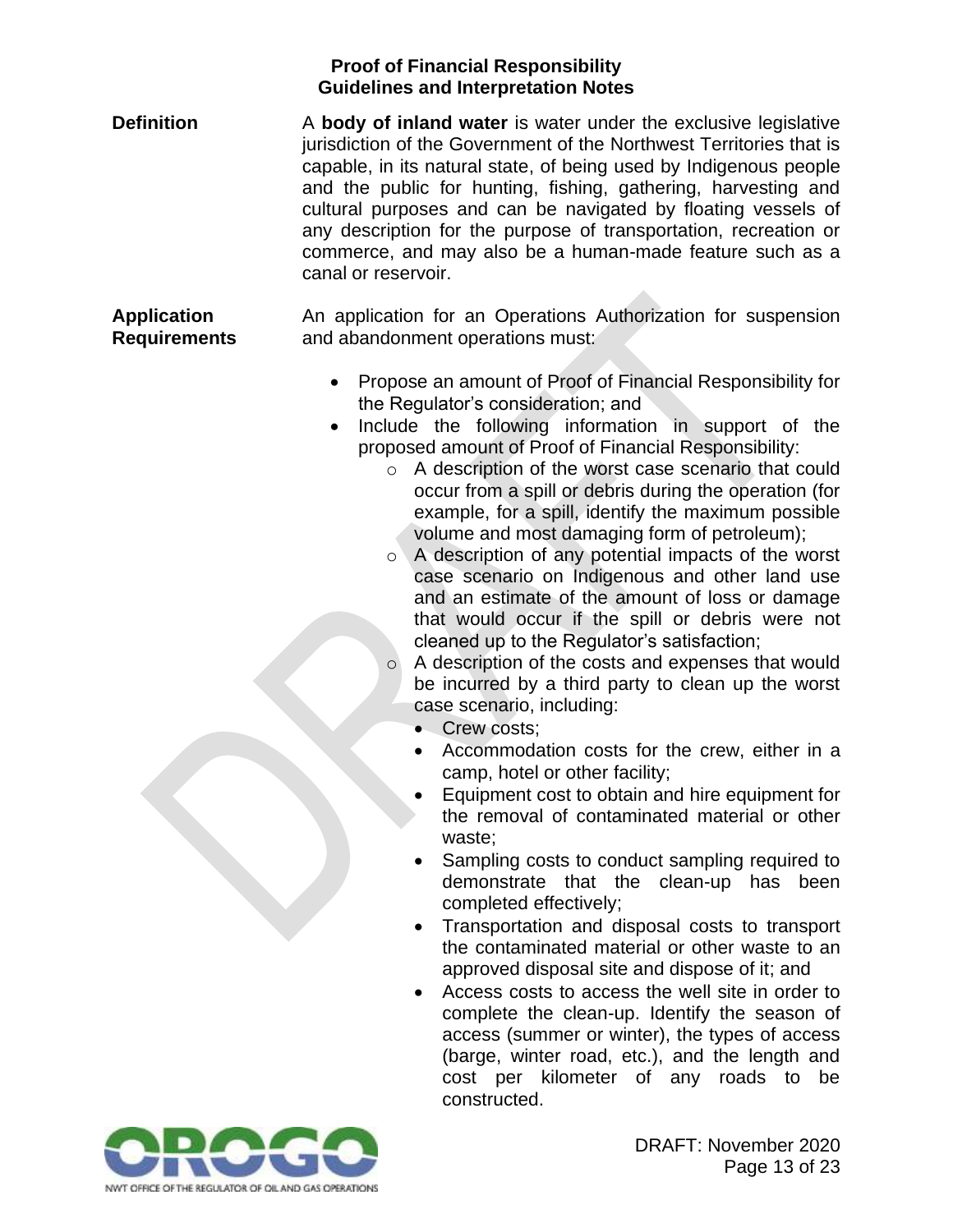**Definitions** A **spill** means a discharge, emission or escape of oil and gas, that is not authorized under an Operations Authorization.

> **Debris** means an installation or structure used for an oil and gas operation or any material that has broken away, been abandoned or displaced during an oil and gas operation, but has been authorized under an Operations Authorization, but has been abandoned or displaced without approval of the Regulator.

> **Actual loss or damage** is the loss of income, including future income, from a spill of oil and gas or from debris. For Indigenous peoples of Canada, this includes loss of hunting, fishing and gathering opportunities.

#### **Third Party Costs** Claims under Proof of Financial Responsibility would occur if the operator did not clean up the spill or debris to the satisfaction of the Regulator.

Therefore, all estimates must be developed under the assumption that a third party will be conducting clean-up operations. Third party clean-up operations may not occur during the same work season as the activities that caused the spill or debris and may not have access to the operator's equipment in order to complete the clean-up.

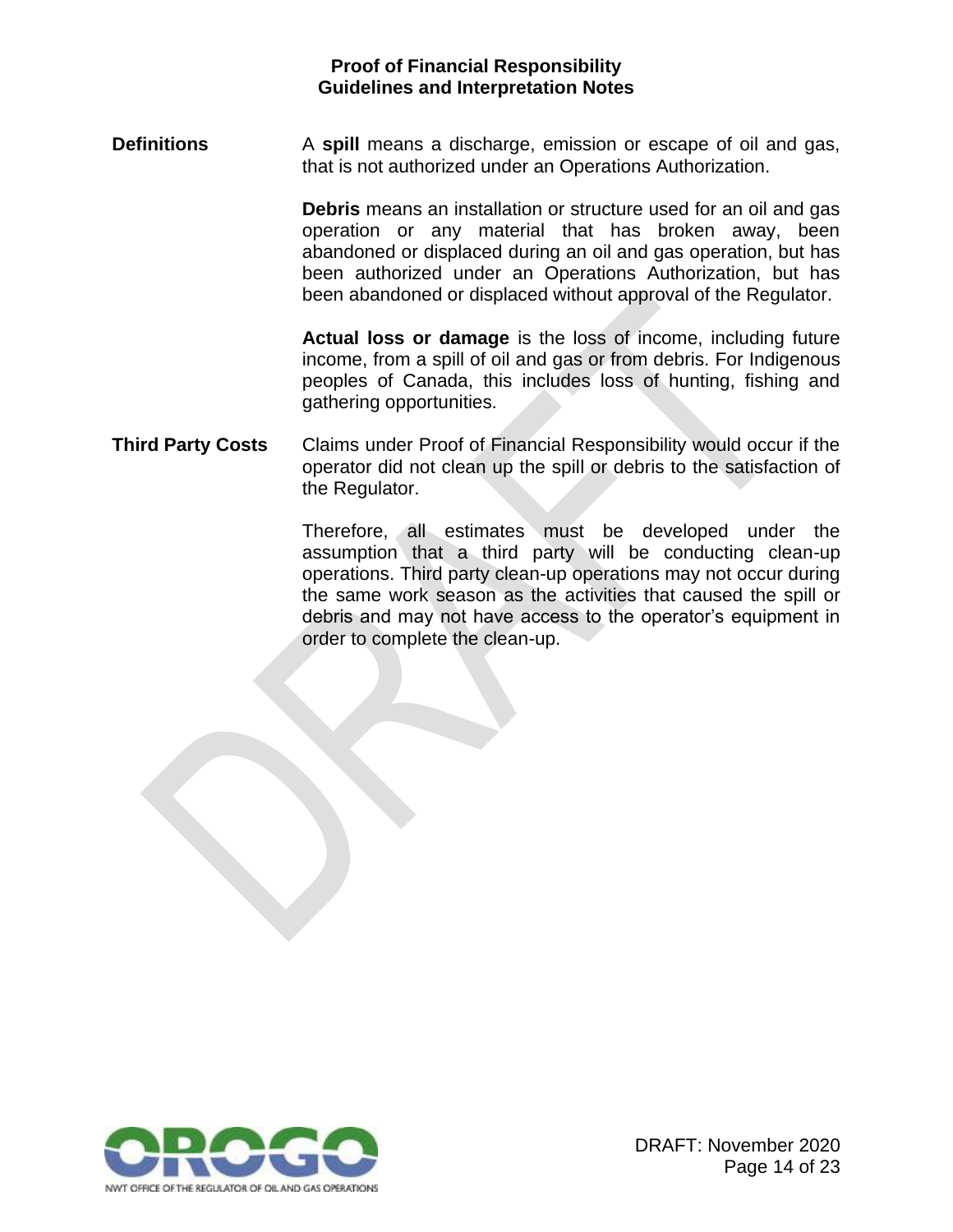# <span id="page-16-0"></span>**6 SEISMIC OPERATIONS**

#### **Contents** This section of the Guidelines describes Proof of Financial Responsibility requirements for seismic operations. It provides information on:

- Rationale;
- Maximum amounts;
- Application requirements; and
- Third party costs.
- **Objective To ensure applicants for an Operations Authorization know what** information must be submitted to the Regulator for determining the amount of Proof of Financial Responsibility for seismic operations.
- **Requirements** Section 64(1) of OGOA states that Operators must provide Proof of Financial Responsibility in the amount and form satisfactory to the Regulator in order to obtain an Operations Authorization.

The *Oil and Gas Spills and Debris Liability Regulations* under OGOA state the maximum amounts of liability that can be held by the Regulator.

#### **Rationale** The impacts of spills or debris resulting from seismic operations vary depending on the nature of the operation and of the incident resulting in the spill or debris.

Therefore, for seismic operations, the Regulator will assess the amount of Proof of Financial responsibility required on a caseby-case basis, up to the maximum amount specified under the *Oil and Gas Spills and Debris Liability Regulations*.

#### **Maximum Amounts** The *Oil and Gas Spills and Debris Liability Regulations* set the following maximum amounts for Proof of Financial Responsibility:

- Seismic operations in a submarine area: \$ 40 million;
- Seismic operations in an area within 200 meters of a river, stream, lake or other body of inland water: \$ 25 million; and
- Seismic operations in any other area: \$ 10 million.

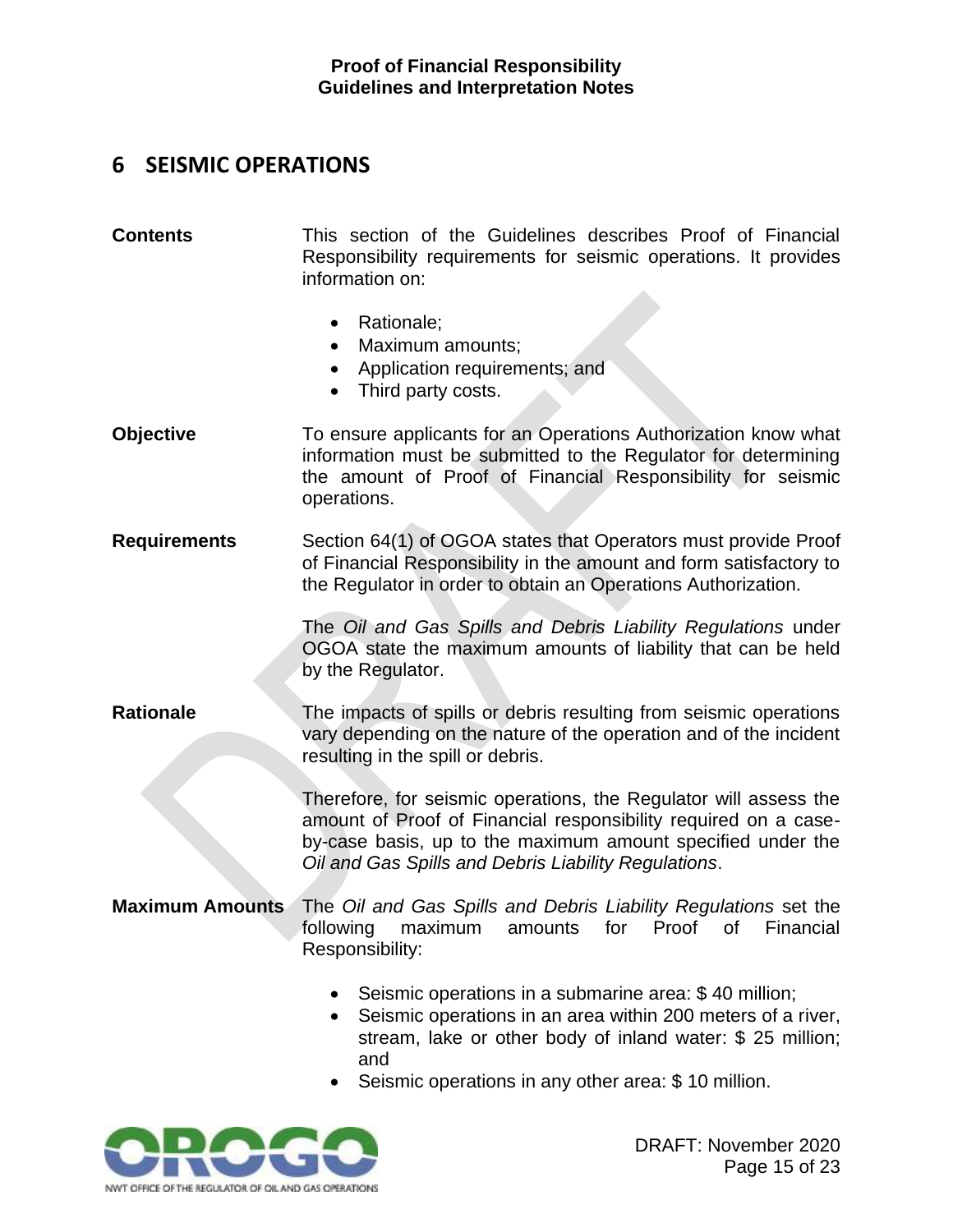**Definition** A **body of inland water** is water under the exclusive legislative jurisdiction of the Government of the Northwest Territories that is capable, in its natural state, of being used by Indigenous people and the public for hunting, fishing, gathering, harvesting and cultural purposes and can be navigated by floating vessels of any description for the purpose of transportation, recreation or commerce, and may also be a human-made feature such as a canal or reservoir.

**Application Requirements** An application for an Geophysical Operations Authorization must:

- Propose an amount of Proof of Financial Responsibility for the Regulator's consideration; and
- Include the following information in support of the proposed amount of Proof of Financial Responsibility:
	- o A description of the worst case scenario that could occur from a spill or debris during the operation (for example, for a spill, identify the maximum possible volume and most damaging form of petroleum);
	- o A description of any potential impacts of the worst case scenario on Indigenous and other land use and an estimate of the amount of loss or damage that would occur if the spill or debris were not cleaned up to the Regulator's satisfaction;
	- o A description of the costs and expenses that would be incurred by a third party to clean up the worst case scenario, including:
		- Crew costs:
		- Accommodation costs for the crew, either in a camp, hotel or other facility;
		- Equipment cost to obtain and hire equipment for the removal of contaminated material or other waste;
		- Sampling costs to conduct sampling required to demonstrate that the clean-up has been completed effectively;
		- Transportation and disposal costs to transport the contaminated material or other waste to an approved disposal site and dispose of it; and

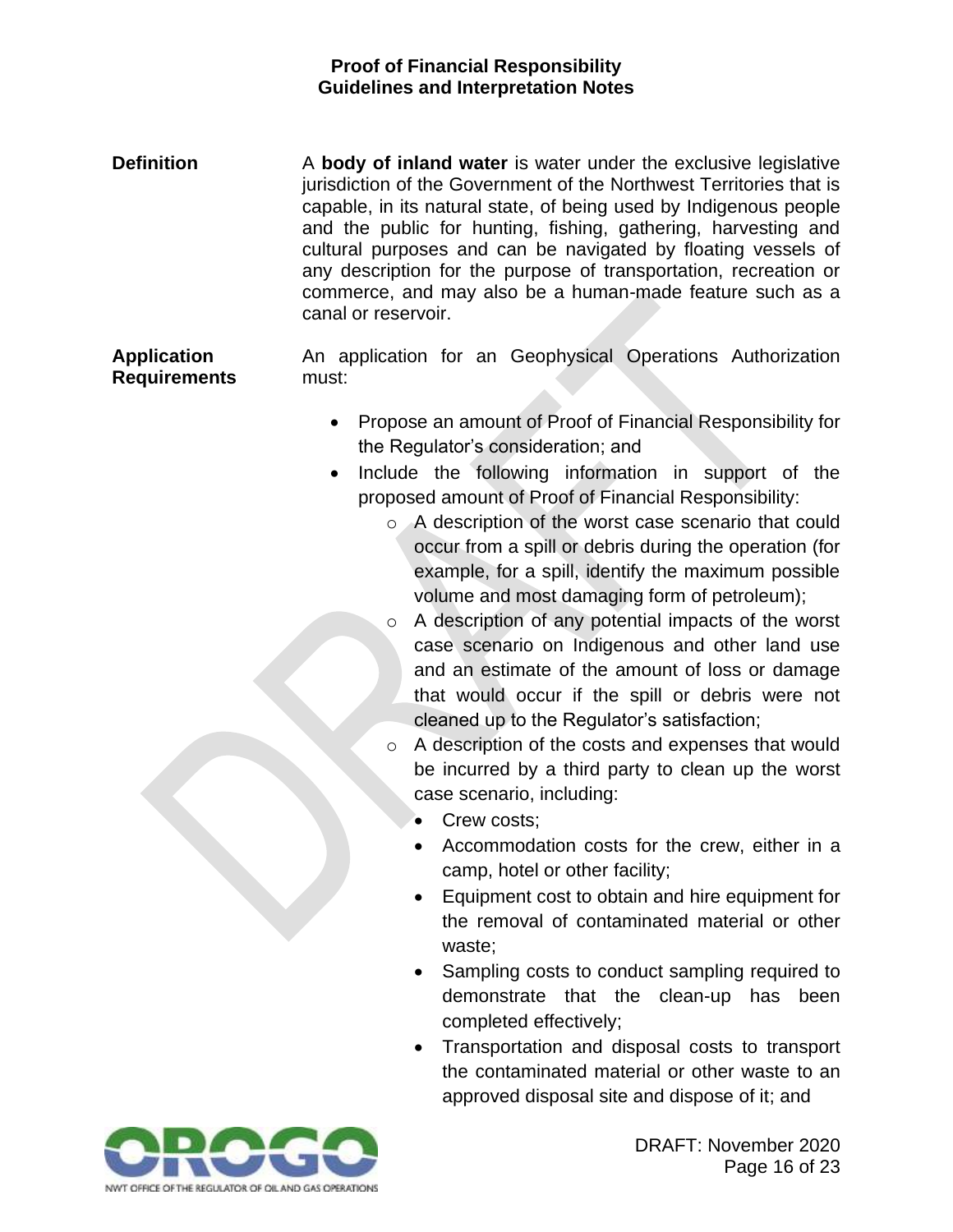- Access costs to access the well site in order to complete the clean-up. Identify the season of access (summer or winter), the types of access (barge, winter road, etc.), and the length and cost per kilometer of any roads to be constructed.
- **Definitions** A **spill** means a discharge, emission or escape of oil and gas, that is not authorized under an Operations Authorization.

**Debris** means an installation or structure used for an oil and gas operation or any material that has broken away, been abandoned or displaced during an oil and gas operation, but has been authorized under an Operations Authorization, but has been abandoned or displaced without approval of the Regulator.

**Actual loss or damage** is the loss of income, including future income, from a spill of oil and gas or from debris. For Indigenous peoples of Canada, this includes loss of hunting, fishing and gathering opportunities.

<span id="page-18-0"></span>**Third Party Costs** Claims under Proof of Financial Responsibility would occur if the operator did not clean up the spill or debris to the satisfaction of the Regulator.

> Therefore, all estimates must be developed under the assumption that a third party will be conducting clean-up operations. Third party clean-up operations may not occur during the same work season as the activities that caused the spill or debris and may not have access to the operator's equipment in order to complete the clean-up.

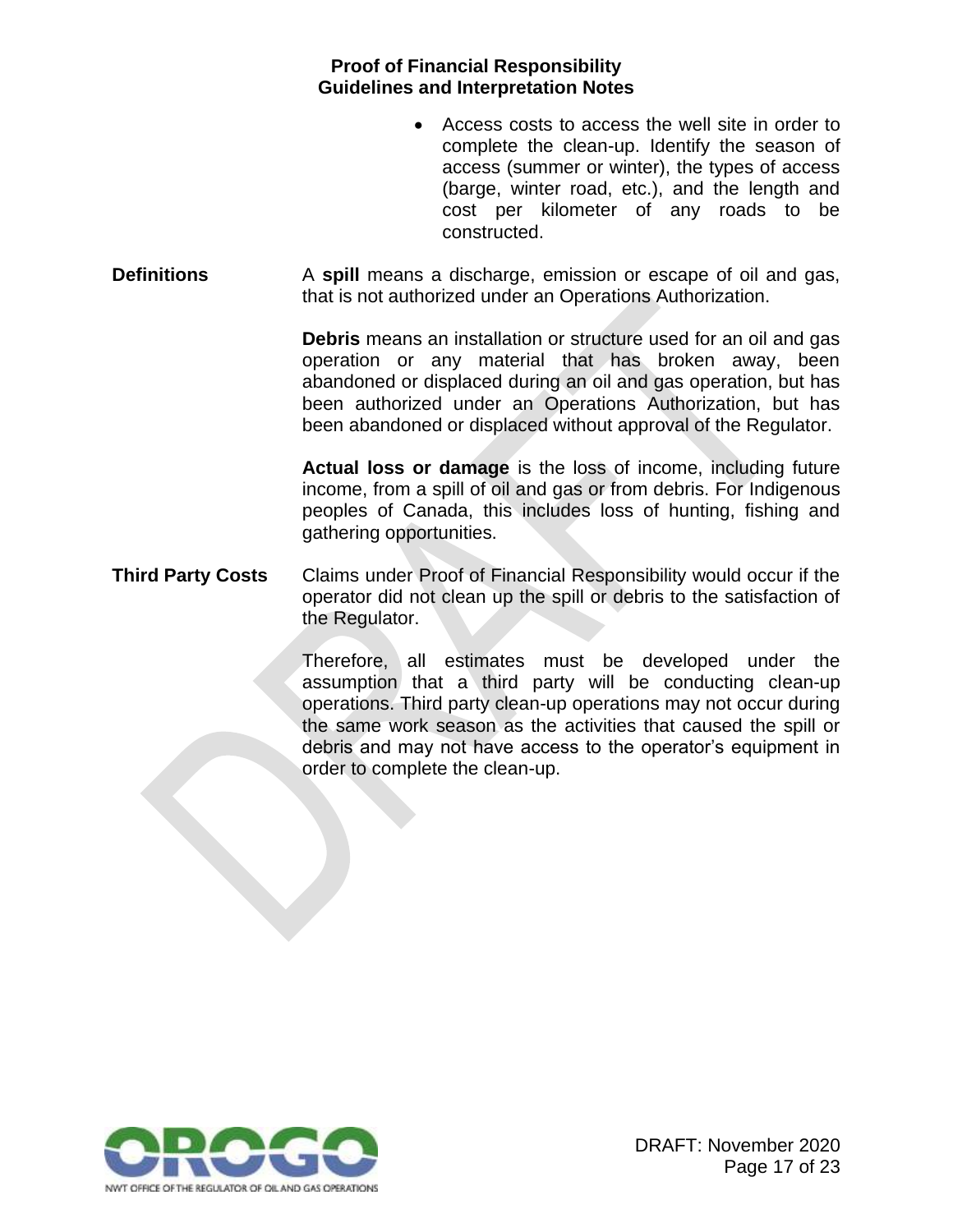# **7 CLAIMS**

**Contents** This section of the Guidelines describes how claims can be made under Proof of Financial Responsibility held by the Regulator. It provides information on:

- The limitation period;
- Triggers for a claim against Proof of Financial Responsibility;
- Making a claim for loss or damages;
- Making a claim for costs;
- Claims for additional compensation.
- **Objective** To ensure applicants, operators and other stakeholders understand the process, timelines and details for making a claim to the Regulator for Proof of Financial Responsibility.
- **Requirements** Section 63(4) of OGOA states that a party can make a claim in any court of competent jurisdiction in Canada.

Section 63(6) of OGOA establishes the period within which a claim may be made.

Section 64(3) of OGOA states that the Regulator may make payments from the Proof of Financial Responsibility in respect to a claim that meets the requirements of section 63 of OGOA, whether or not a claim has been made through the courts.

**Limitation Period** A claim can be made:

- Within three years after the loss, damage, costs or expenses were incurred by the claimant; but
- Not later than six years after the day the spill or debris occurred.
- **Definitions** A spill means a discharge, emission or escape of oil and gas, that is not authorized under an Operations Authorization.

**Debris** means an installation or structure used for an oil and gas operation or any material that has broken away, been abandoned or displaced during an oil and gas operation, but has been authorized under an Operations Authorization, but has been abandoned or displaced without approval of the Regulator.

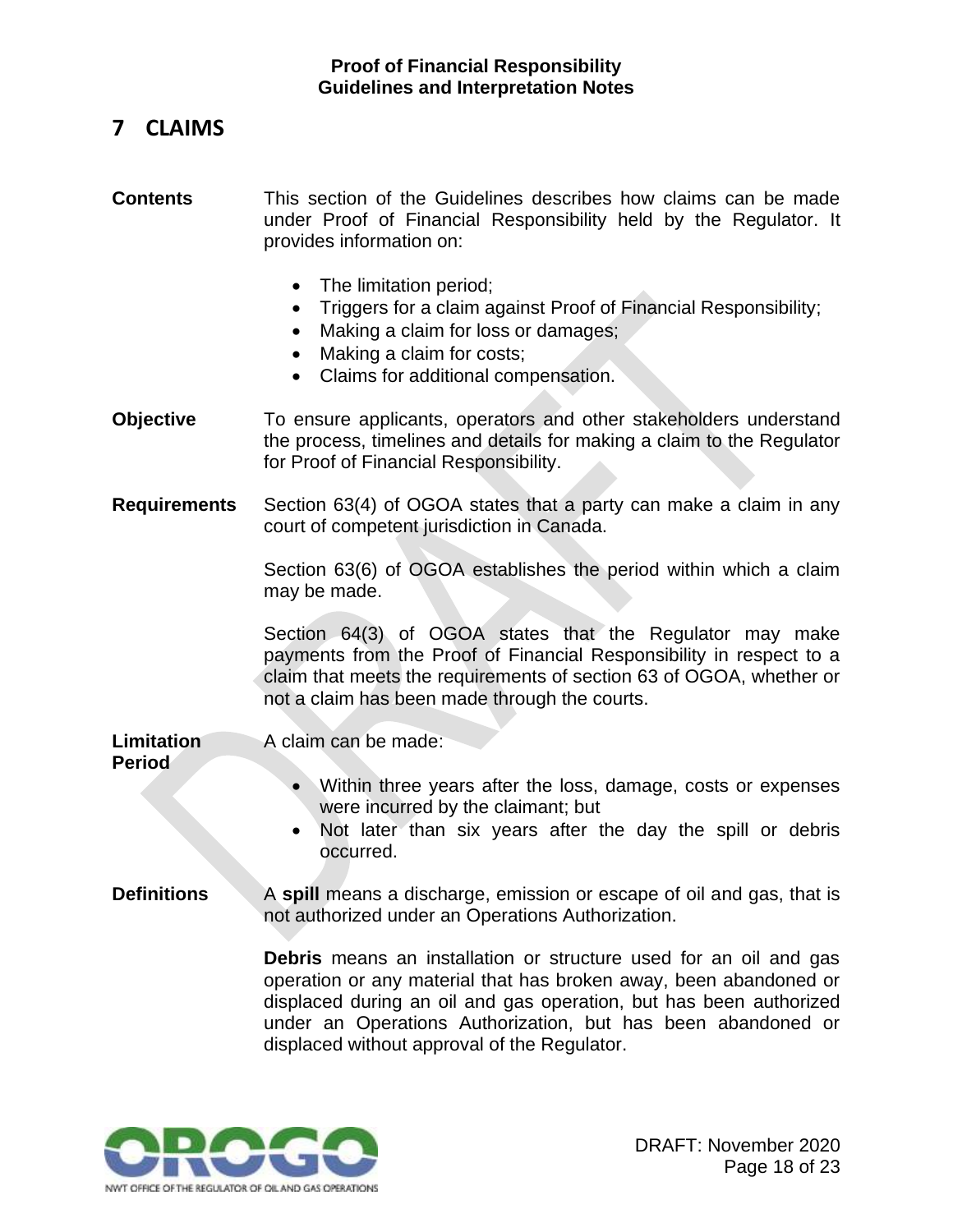**Actual loss or damage** is the loss of income, including future income, from a spill of oil and gas or from debris. For Indigenous peoples of Canada, this includes loss of hunting, fishing and gathering opportunities.

**Triggers for a Claim against Proof of Financial Responsibility** A claim against Proof of Financial Responsibility may be triggered by: • The occurrence of a spill or debris; • The failure of the operator to clean up the spill or debris to the Regulator's satisfaction; and • Either: o Loss or damages caused by the spill or debris; or o Costs or expenses incurred to clean up the spill or debris. **Making a Claim for Loss or Damages** To make a claim to the Regulator for loss or damages resulting from a spill or debris, the claimant must apply in writing and include, at a minimum, the following: • Evidence that a spill or debris occurred; • The date the spill or debris occurred; • Evidence that the operator failed to clean up the spill or debris to the Regulator's satisfaction; and • Detailed information on the nature and value of: o The actual loss or damage to an individual's income, or future income, resulting from the spill or debris; and/or o The actual loss or damage to an Indigenous person's

hunting, fishing and gathering opportunities resulting from the spill or debris.

**Making a Claim for Costs**

To make a claim to the Regulator for costs incurred to clean up a spill or debris, the claimant must apply in writing and include, at a minimum, the following:

- Evidence that a spill or debris occurred;
- The date the spill or debris occurred;
- Evidence that the operator failed to clean up the spill or debris to the Regulator's satisfaction; and
- Detailed information on the nature and amount of the costs incurred and how they relate to the clean-up of the spill or debris.

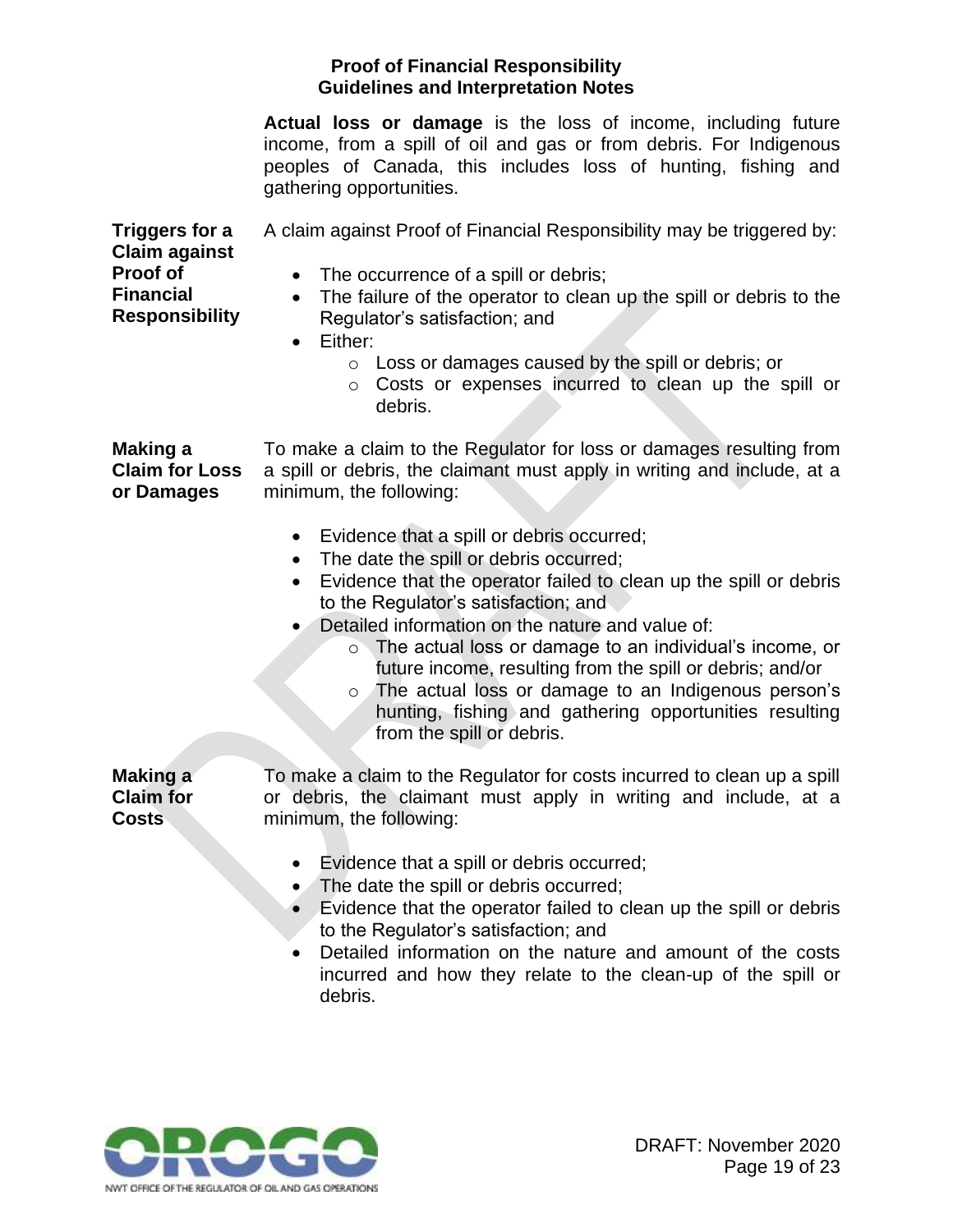**Claims for Additional Compensation** Based on these Guidelines, the Regulator may not hold the maximum amount of Proof of Financial Responsibility possible under the *Oil and Gas Spills and Debris Regulations.*

> <span id="page-21-0"></span>If the amount of Proof of Financial Responsibility held by the Regulator does not meet the full amount of the claims presented for loss or damages and for costs, claimants may pursue the remaining amount, up to the maximum established in the *Oil and Gas Spills and Debris Regulations*, through the courts.

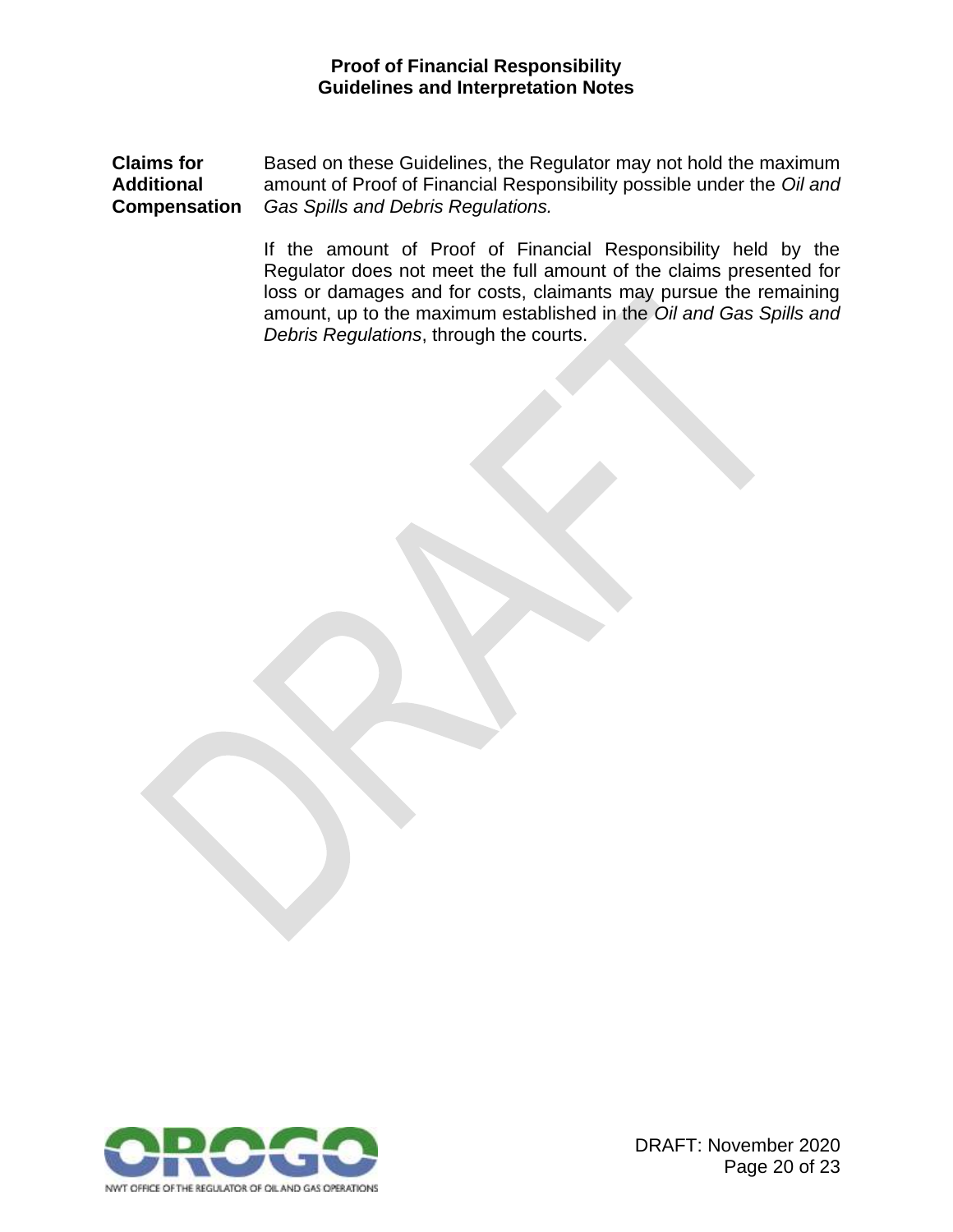# **8 FORM OF PROOF OF FINANCIAL RESPONSIBILITY**

- **Contents** This section of the Guidelines describes the form the Regulator accepts for posting of Proof of Financial Responsibility. It contains information on:
	- The forms accepted by the Regulator;
	- The requirements for an Irrevocable Letter of Credit (ILOC); and
	- Other forms of Proof of Financial Responsibility.
- **Objective** To ensure applicants understand the form of Proof of Financial Responsibility acceptable to the Regulator.
- **Requirements** Section 64 of OGOA requires that Operators provide Proof of Financial Responsibility for the amount and in a form satisfactory to the Regulator.
- **Forms Accepted**  The Regulator accepts either an Irrevocable Letter of Credit (ILOC) or cash as Proof of Financial Responsibility.

# **by the Regulator**

**Requirements for an ILOC** An Irrevocable Letter of Credit (ILOC) for Proof of Financial Responsibility must:

- Be issued by a Canadian chartered bank as set out in Schedule I of the *Bank Act*;
- Show as beneficiary "Government of the Northwest Territories, 4<sup>th</sup> floor, 5201-50<sup>th</sup> Avenue, PO Box 1320, Yellowknife, Northwest Territories, X1A 2L9, Canada";
- Be to the attention of "Executive Director, Office of the Regulator of Oil and Gas Operations";
- Allow for automatic renewal with at least 90 days' notice to the Regulator if the ILOC is to be cancelled, not renewed or expire; and
- Allow for multiple partial drawings.

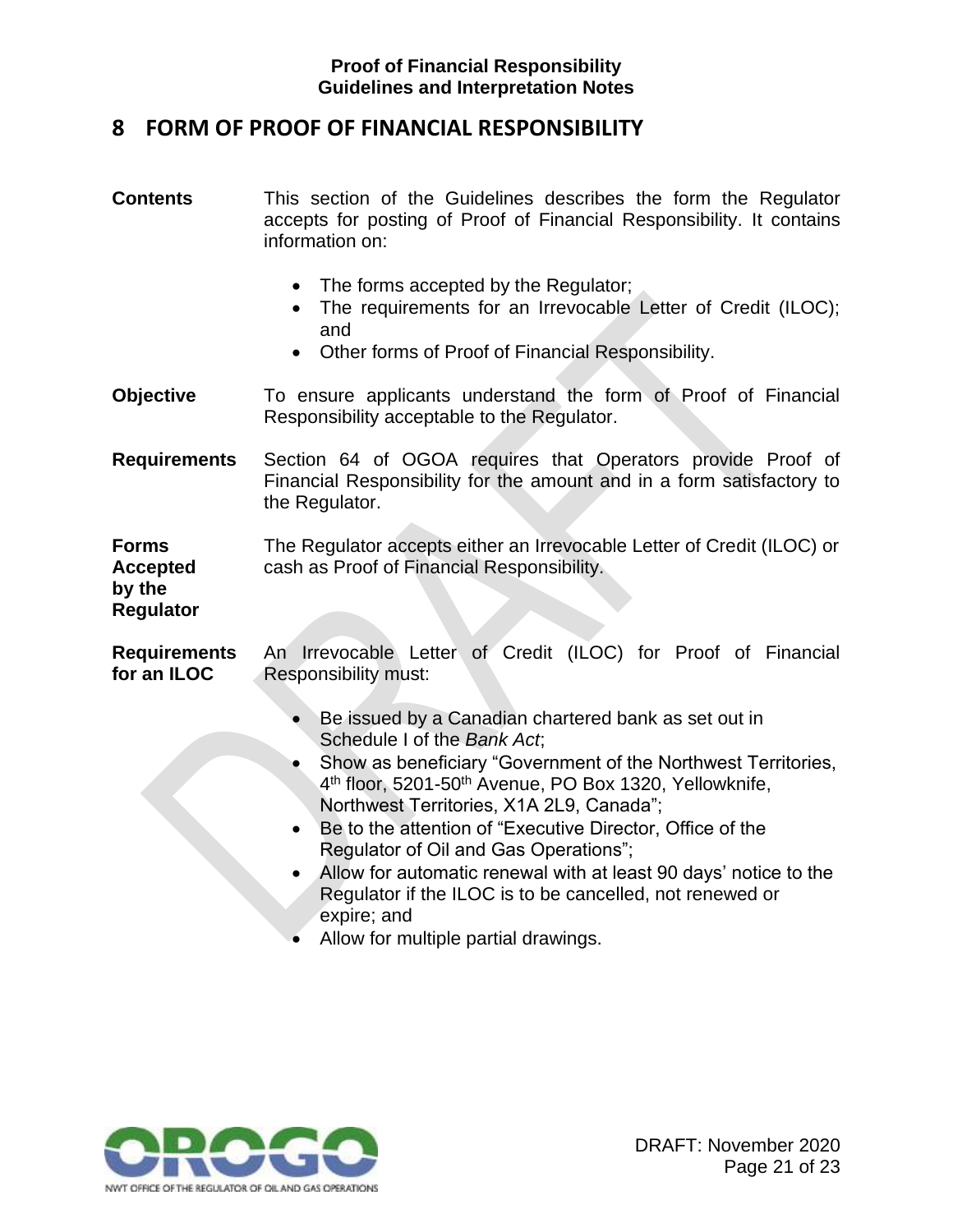<span id="page-23-0"></span>**Other Forms of** The Regulator will consider other forms of Proof of Financial **Proof of Financial Responsibility** Responsibility on a case by case basis. Any other forms of Proof of Financial Responsibility must provide the Regulator with readily available access to the funds. An operator who proposes to use other forms of Proof of Financial Responsibility must submit its request to the Regulator with its application for an Operations Authorization for the Regulator's consideration.



DRAFT: November 2020 Page 22 of 23